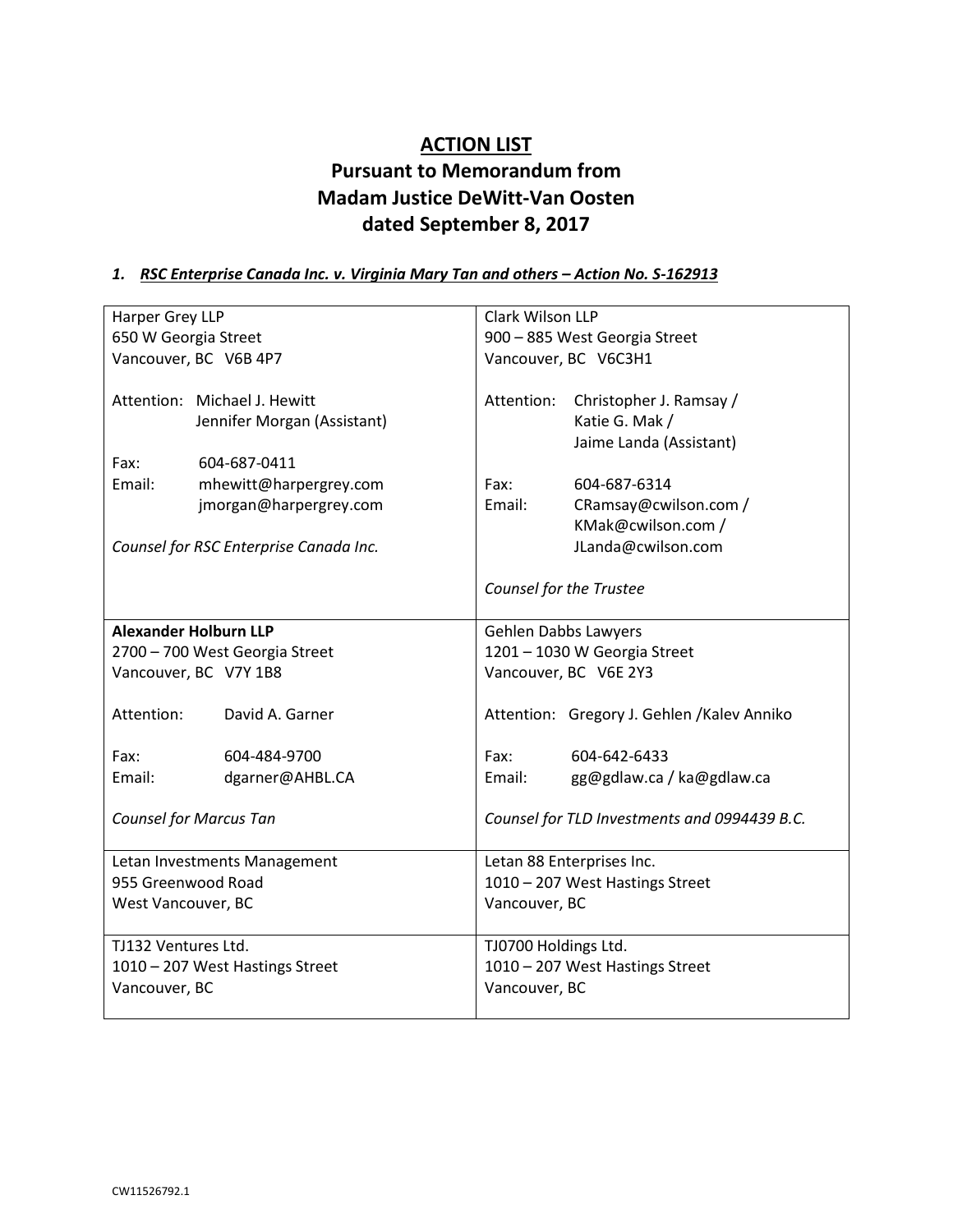# Clark Wilson LLP 900 – 885 West Georgia Street Vancouver, BC V6C3H1 Attention: Christopher J. Ramsay / Katie G. Mak / Nick Carlson Jaime Landa (Assistant) Fax: 604-687-6314 Email: CRamsay@cwilson.com / KMak@cwilson.com / NCarlson@cwilson.com / JLanda@cwilson.com *Counsel for the Trustee*

### 2. *In the Bankruptcy of Virginia Mary Tan - Action No. B-160364*

### 3. *In the Bankruptcy of Patrick Eng Tien Tan – Action No. B-160363*

| Clark Wilson LLP        |                                                                                                             |  |
|-------------------------|-------------------------------------------------------------------------------------------------------------|--|
|                         | 900 - 885 West Georgia Street                                                                               |  |
|                         | Vancouver, BC V6C3H1                                                                                        |  |
| Attention:              | Christopher J. Ramsay /<br>Katie G. Mak /<br>Nick Carlson<br>Jaime Landa (Assistant)                        |  |
| Fax:<br>Email:          | 604-687-6314<br>CRamsay@cwilson.com /<br>KMak@cwilson.com /<br>NCarlson@cwilson.com /<br>JLanda@cwilson.com |  |
| Counsel for the Trustee |                                                                                                             |  |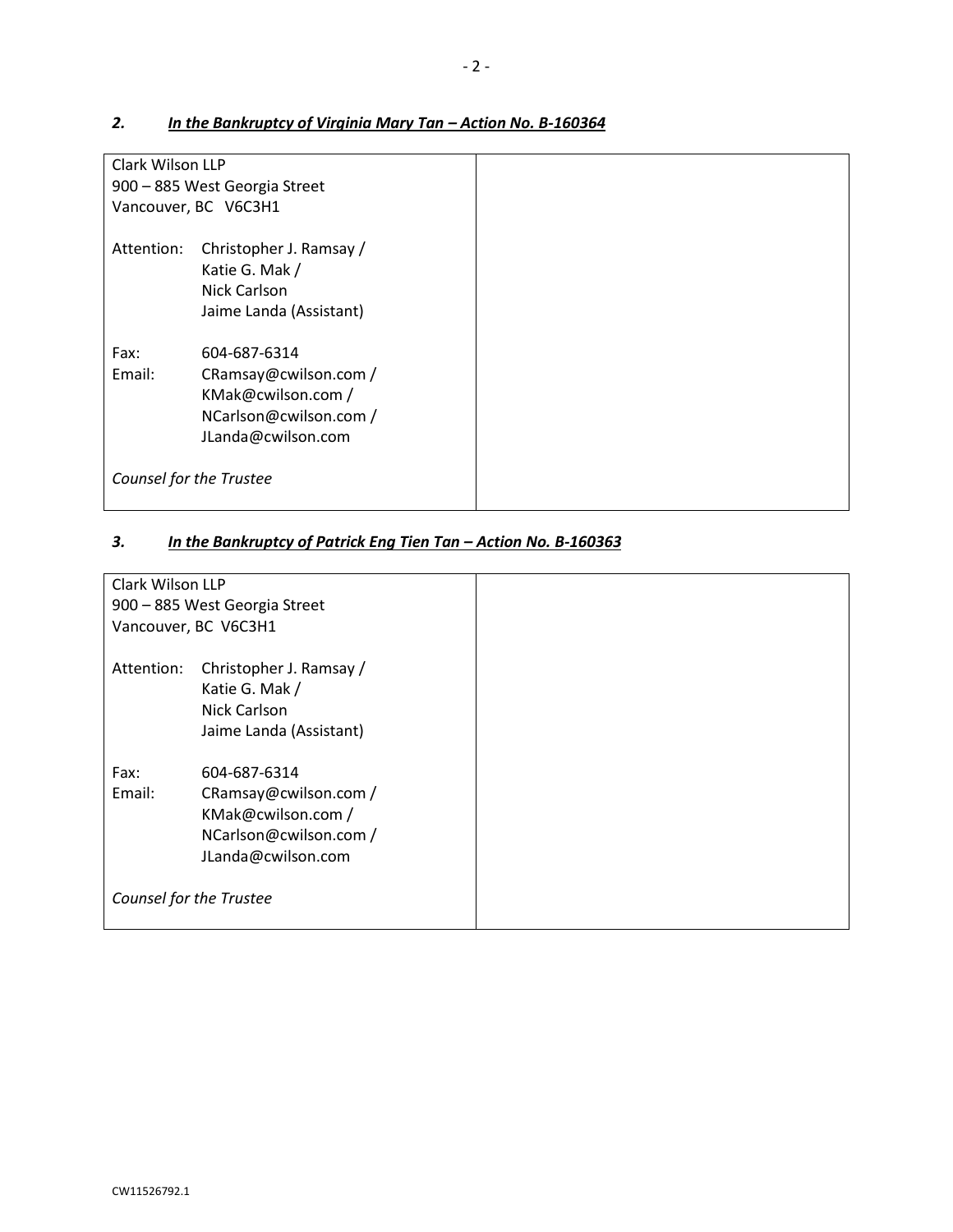| Hammerberg Lawyers LLP         | Clark Wilson LLP                      |  |
|--------------------------------|---------------------------------------|--|
| 1220 - 1200 West 73rd Avenue   | 900 - 885 West Georgia Street         |  |
| Vancouver, BC V6P 6G5          | Vancouver, BC V6C3H1                  |  |
|                                |                                       |  |
| Attention: G. Stephen Hamilton | Christopher J. Ramsay /<br>Attention: |  |
|                                | Katie G. Mak /                        |  |
| Fax:<br>604-269-8511           | Jaime Landa (Assistant)               |  |
| Email:                         |                                       |  |
|                                | Fax:<br>604-687-6314                  |  |
| Counsel for the Plaintiffs     | CRamsay@cwilson.com /<br>Email:       |  |
|                                | KMak@cwilson.com /                    |  |
|                                |                                       |  |
|                                | JLanda@cwilson.com                    |  |

## *4. Richard Ting Man Li and other #1 v. Virginia Mary Tan – Action No. S-162272*

### *5. Jastram Properties Ltd. v. Virginia Mary Tan and others – Action No. S-162335*

| <b>Bennett Mounteer LLP</b>                                  |                                     | Clark Wilson LLP              |                                                   |
|--------------------------------------------------------------|-------------------------------------|-------------------------------|---------------------------------------------------|
| 400 - 856 Homer Street                                       |                                     | 900 - 885 West Georgia Street |                                                   |
| Vancouver, BC V6B 2W5                                        |                                     | Vancouver, BC V6C3H1          |                                                   |
|                                                              | Attention: Paul R. Bennett          | Attention:                    | Christopher J. Ramsay /<br>Katie G. Mak /         |
| Fax:                                                         | 604-639-3681                        |                               | Jaime Landa (Assistant)                           |
| Email:                                                       | pb@hbmlaw.com                       |                               |                                                   |
|                                                              |                                     | Fax:                          | 604-687-6314                                      |
|                                                              | Counsel for Jastram Properties Ltd. | Email:                        | CRamsay@cwilson.com /                             |
|                                                              |                                     |                               | KMak@cwilson.com /                                |
|                                                              |                                     |                               | JLanda@cwilson.com                                |
|                                                              |                                     |                               |                                                   |
|                                                              |                                     |                               | Counsel for the Trustee                           |
| <b>Alexander Holburn LLP</b>                                 |                                     | Gehlen Dabbs Lawyers          |                                                   |
|                                                              | 2700 - 700 West Georgia Street      | 1201 - 1030 W Georgia Street  |                                                   |
| Vancouver, BC V7Y 1B8                                        |                                     |                               | Vancouver, BC V6E 2Y3                             |
| Attention:                                                   | David A. Garner                     |                               | Attention: Gregory J. Gehlen / Kalev Anniko       |
|                                                              |                                     |                               |                                                   |
| Fax:                                                         | 604-484-9700                        | Fax:                          | 604-642-6433                                      |
| Email:                                                       | dgarner@AHBL.CA                     | Email:                        | gg@gdlaw.ca / ka@gdlaw.ca                         |
|                                                              |                                     |                               | Counsel for TLD Investments Inc. and 0994439 B.C. |
| Bojm, Funt & Gibbons LLP<br>1168 Hamilton Street, Suite 3300 |                                     | Ltd.                          |                                                   |
| Vancouver, BC V6B 2S2                                        |                                     |                               |                                                   |
|                                                              |                                     |                               |                                                   |
| Attention:                                                   | Malcolm B. Funt                     |                               |                                                   |
| Email:                                                       | mfunt@bfg-law.ca                    |                               |                                                   |
|                                                              |                                     |                               |                                                   |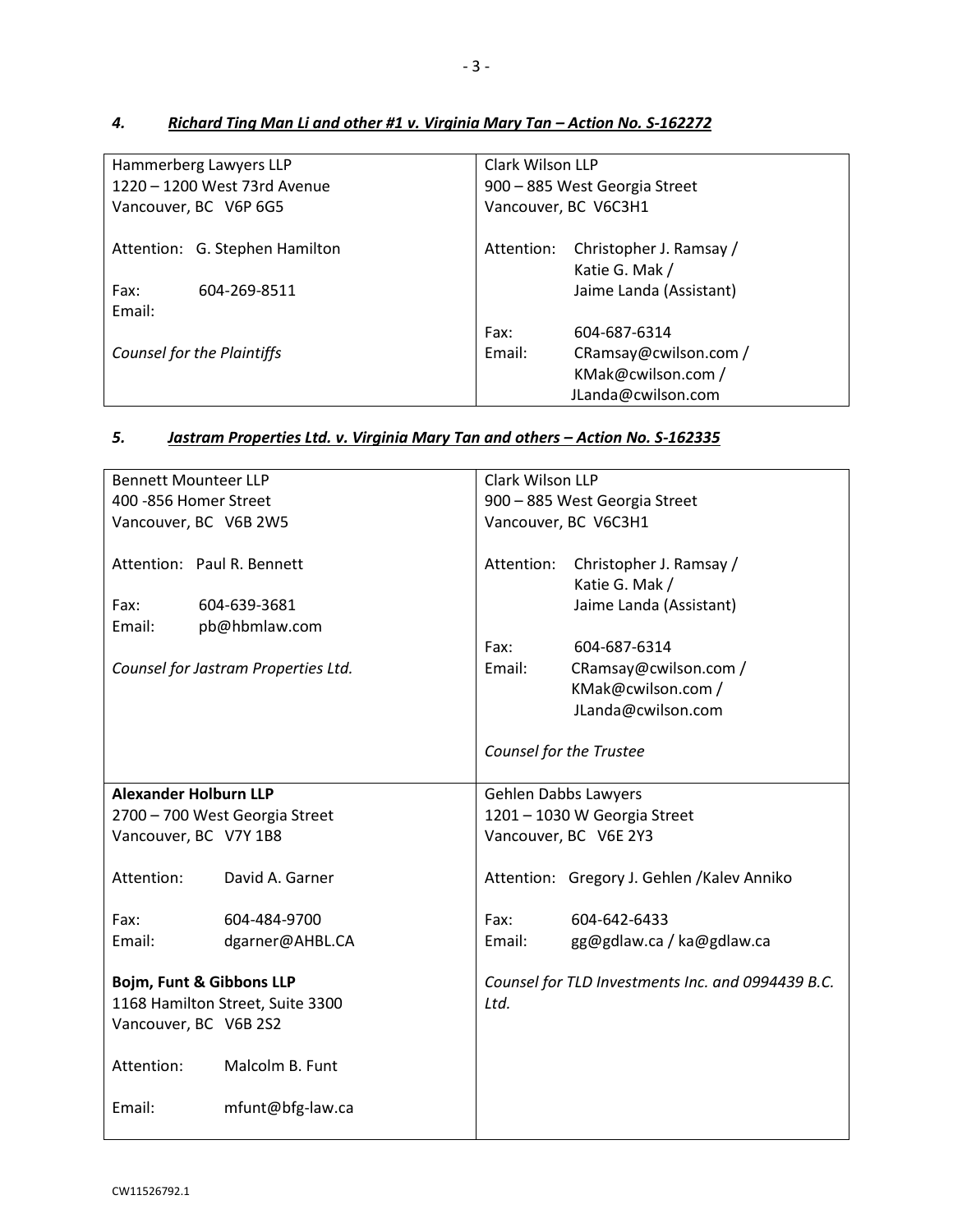| <b>Counsels for Marcus Tan</b>  |                                 |
|---------------------------------|---------------------------------|
| Letan Investments Management    | Letan 88 Enterprises Inc.       |
| 955 Greenwood Road              | 1010 - 207 West Hastings Street |
| West Vancouver, BC              | Vancouver, BC                   |
| TJ132 Ventures Ltd.             | TJ0700 Holdings Ltd.            |
| 1010 - 207 West Hastings Street | 1010 - 207 West Hastings Street |
| Vancouver, BC                   | Vancouver, BC                   |

### *6. Irene Richards v. Virginia Mary Tan and other – Action No. S-162327*

| Forrester & Company, Barristers |                                | Clark Wilson LLP              |                                       |
|---------------------------------|--------------------------------|-------------------------------|---------------------------------------|
| 300 - 555 West Georgia Street   |                                | 900 - 885 West Georgia Street |                                       |
| Vancouver, BC V6B 1Z6           |                                |                               | Vancouver, BC V6C3H1                  |
|                                 |                                |                               |                                       |
| Attention:                      | Mandeep Kalan                  | Attention:                    | Christopher J. Ramsay /               |
|                                 |                                |                               | Katie G. Mak /                        |
| Fax:                            |                                |                               | Jaime Landa (Assistant)               |
| Email:                          | mkalan@forresterbarristers.ca  |                               |                                       |
| Counsel for the Plaintiff       |                                | Fax:<br>Email:                | 604-687-6314<br>CRamsay@cwilson.com / |
|                                 |                                |                               | KMak@cwilson.com /                    |
|                                 |                                |                               | JLanda@cwilson.com                    |
|                                 |                                |                               |                                       |
|                                 |                                |                               |                                       |
|                                 |                                |                               | Counsel for the Trustee               |
|                                 |                                |                               |                                       |
| <b>Alexander Holburn LLP</b>    |                                |                               |                                       |
|                                 | 2700 - 700 West Georgia Street |                               |                                       |
| Vancouver, BC V7Y 1B8           |                                |                               |                                       |
|                                 |                                |                               |                                       |
| Attention:                      | David A. Garner                |                               |                                       |
| Fax:                            | 604-484-9700                   |                               |                                       |
| Email:                          |                                |                               |                                       |
|                                 | dgarner@AHBL.CA                |                               |                                       |
| <b>Counsels for Marcus Tan</b>  |                                |                               |                                       |
|                                 |                                |                               |                                       |
|                                 |                                |                               |                                       |

### *7. Richard Ting Man Li and other #2 v. Virginia Mary Tan – Action No. S-162752*

| Clark Wilson LLP                   |  |
|------------------------------------|--|
| 900 - 885 West Georgia Street      |  |
| Vancouver, BC V6C3H1               |  |
|                                    |  |
| Attention: Christopher J. Ramsay / |  |
| Katie G. Mak /                     |  |
|                                    |  |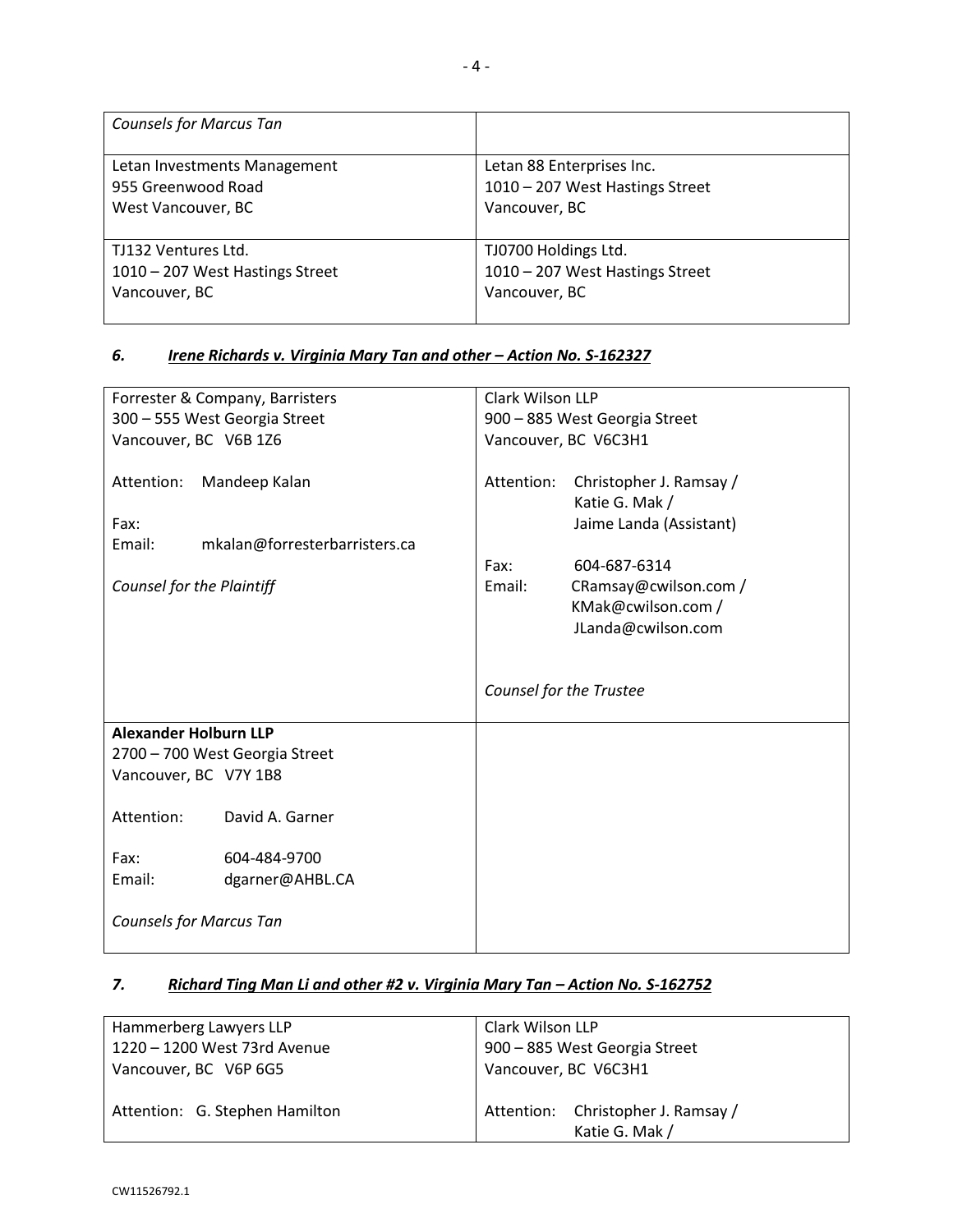| Fax:   | 604-269-8511               |        | Jaime Landa (Assistant)        |
|--------|----------------------------|--------|--------------------------------|
| Email: |                            |        |                                |
|        |                            | Fax:   | 604-687-6314                   |
|        | Counsel for the Plaintiffs | Email: | CRamsay@cwilson.com /          |
|        |                            |        | KMak@cwilson.com /             |
|        |                            |        | JLanda@cwilson.com             |
|        |                            |        |                                |
|        |                            |        | <b>Counsel for the Trustee</b> |
|        |                            |        |                                |

#### *8. Lenka Helen Pelikan and others v. Virginia Mary Tan doing business as Letan Investments Management – Action No. S-162876*

| Lenka Pelikan, Malcolm Brophy and Brophy Marine |                     | Clark Wilson LLP              |                                           |
|-------------------------------------------------|---------------------|-------------------------------|-------------------------------------------|
| Services Ltd.                                   |                     | 900 - 885 West Georgia Street |                                           |
| PO Box 20-5                                     |                     | Vancouver, BC V6C3H1          |                                           |
| 448 Lakeview Road                               |                     |                               |                                           |
| Thetis Island, BC VOR 2YO                       |                     | Attention:                    | Christopher J. Ramsay /<br>Katie G. Mak / |
| Fax:                                            | 250-246-4284        |                               | Jaime Landa (Assistant)                   |
| Email:                                          | lpelikan@dccnet.com |                               |                                           |
|                                                 |                     | Fax:                          | 604-687-6314                              |
| Plaintiffs acting personally                    |                     | Email:                        | CRamsay@cwilson.com /                     |
|                                                 |                     |                               | KMak@cwilson.com /                        |
|                                                 |                     |                               | JLanda@cwilson.com                        |
|                                                 |                     |                               |                                           |
|                                                 |                     | Counsel for the Trustee       |                                           |
|                                                 |                     |                               |                                           |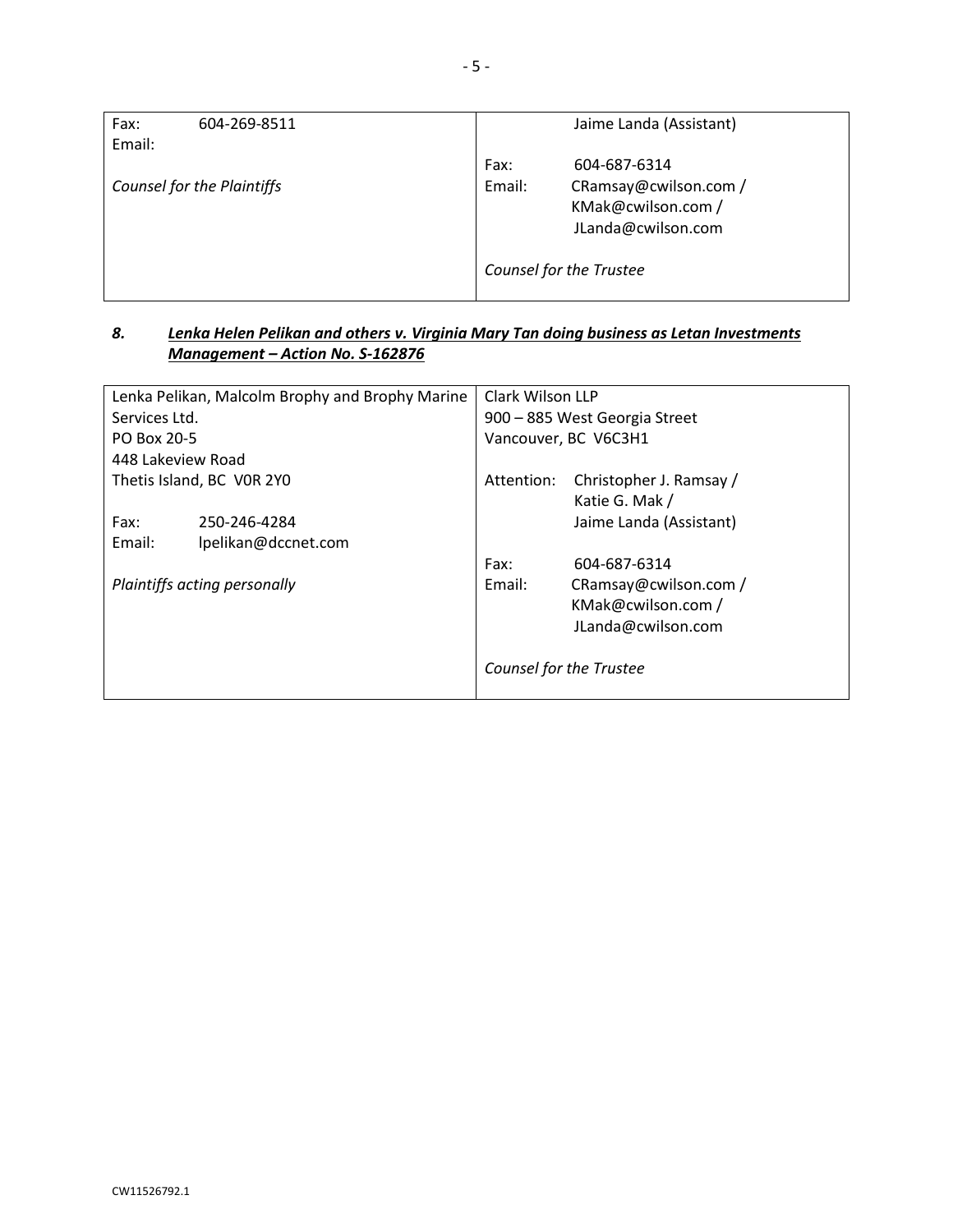| Winteringham MacKay Law Corporation<br>620-375 Water Street<br>Vancouver, BC V6B 5C6 | Clark Wilson LLP<br>900 - 885 West Georgia Street<br>Vancouver, BC V6C3H1                           |  |
|--------------------------------------------------------------------------------------|-----------------------------------------------------------------------------------------------------|--|
| Attention: Andi MacKay<br>604-687-2945<br>Fax:<br>Email:                             | Attention:<br>Christopher J. Ramsay /<br>Katie G. Mak /<br>Jaime Landa (Assistant)                  |  |
| amackay@wmlaw.ca<br>Counsel for the Plaintiff                                        | Fax:<br>604-687-6314<br>Email:<br>CRamsay@cwilson.com /<br>KMak@cwilson.com /<br>JLanda@cwilson.com |  |
|                                                                                      | Counsel for the Trustee                                                                             |  |
| <b>Alexander Holburn LLP</b>                                                         | Gehlen Dabbs Lawyers                                                                                |  |
| 2700 - 700 West Georgia Street                                                       | 1201 - 1030 W Georgia Street                                                                        |  |
| Vancouver, BC V7Y 1B8                                                                | Vancouver, BC V6E 2Y3                                                                               |  |
| Attention:<br>David A. Garner                                                        | Attention: Gregory J. Gehlen /Kalev Anniko                                                          |  |
| Fax:<br>604-484-9700                                                                 | Fax:<br>604-642-6433                                                                                |  |
| Email:<br>dgarner@AHBL.CA                                                            | Email:<br>gg@gdlaw.ca / ka@gdlaw.ca                                                                 |  |
| <b>Counsels for Marcus Tan</b>                                                       | Counsel for TLD Investments Inc. and 0994439 B.C.<br>Ltd.                                           |  |
| Letan Investments Management                                                         | Letan 88 Enterprises Inc.                                                                           |  |
| 955 Greenwood Road                                                                   | 1010 - 207 West Hastings Street                                                                     |  |
| West Vancouver, BC                                                                   | Vancouver, BC                                                                                       |  |
| TJ132 Ventures Ltd.                                                                  | TJ0700 Holdings Ltd.                                                                                |  |
| 1010 - 207 West Hastings Street                                                      | 1010 - 207 West Hastings Street                                                                     |  |
| Vancouver, BC                                                                        | Vancouver, BC                                                                                       |  |
|                                                                                      |                                                                                                     |  |

## *9. Rina Teo v. Virginia Mary Tan and others – Action No. S-163009*

### *10. Farid Pascuas v. Virginia Tan – Action No. S-163025*

| Fasken Martineau DuMoulin LLP  | Clark Wilson LLP              |                         |
|--------------------------------|-------------------------------|-------------------------|
| 550 Burrard Street, Suite 2900 | 900 - 885 West Georgia Street |                         |
| Vancouver, BC V6C 0A3          | Vancouver, BC V6C3H1          |                         |
|                                |                               |                         |
| Attention: Vicki Tickle        | Attention:                    | Christopher J. Ramsay / |
|                                |                               | Katie G. Mak /          |
| Fax:                           |                               | Jaime Landa (Assistant) |
| Email:                         |                               |                         |
|                                | Fax:                          | 604-687-6314            |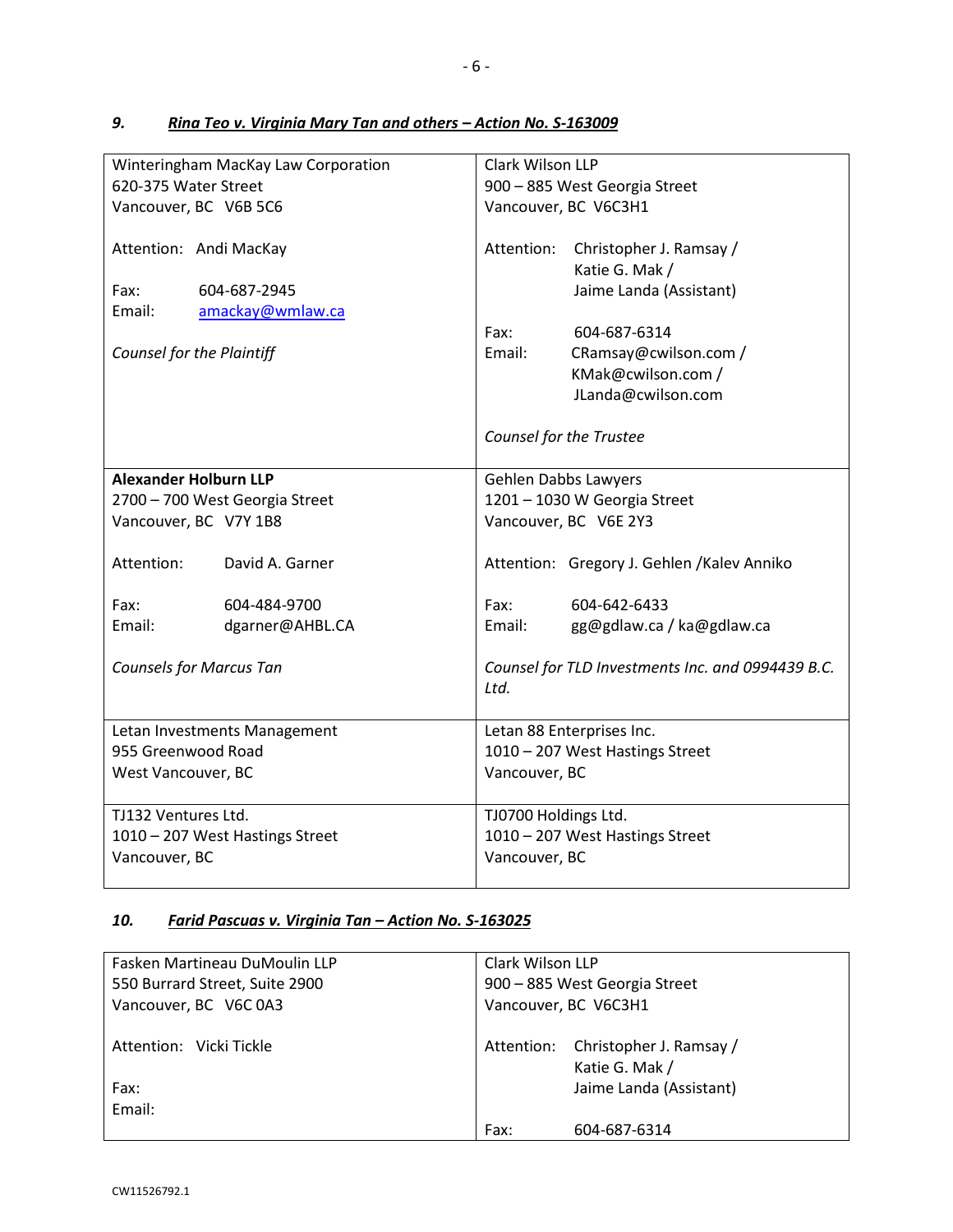| <b>Counsel for the Plaintiff</b> | Email: | CRamsay@cwilson.com /<br>KMak@cwilson.com /<br>JLanda@cwilson.com |
|----------------------------------|--------|-------------------------------------------------------------------|
|                                  |        | <b>Counsel for the Trustee</b>                                    |

## *11. Phyllis Margaret Kersey v. Virginia Mary Tan – Action No. 16 1713*

| <b>Phyllis Margaret Kersey</b><br>5247 Cordova Bay Road | Clark Wilson LLP<br>900 - 885 West Georgia Street                                                   |
|---------------------------------------------------------|-----------------------------------------------------------------------------------------------------|
| Victoria, BC V8Y 2L3                                    | Vancouver, BC V6C3H1                                                                                |
| Email:<br>pcantrobus@shaw.ca<br>Plaintiff               | Christopher J. Ramsay /<br>Attention:<br>Katie G. Mak /<br>Jaime Landa (Assistant)                  |
|                                                         | Fax:<br>604-687-6314<br>CRamsay@cwilson.com /<br>Email:<br>KMak@cwilson.com /<br>JLanda@cwilson.com |
|                                                         | Counsel for the Trustee                                                                             |

## *12. Susan Joan Gillies v. Virginia Mary Tan – Action No. 16 1714*

| Susan Joan Gillies<br>5247 Cordova Bay Road       | Clark Wilson LLP<br>900 - 885 West Georgia Street                                                   |  |
|---------------------------------------------------|-----------------------------------------------------------------------------------------------------|--|
| Victroia, BC V8Y 2L3                              | Vancouver, BC V6C3H1                                                                                |  |
| Fax:<br>Email:<br>pcantrobus@shaw.ca<br>Plaintiff | Christopher J. Ramsay /<br>Attention:<br>Katie G. Mak /<br>Jaime Landa (Assistant)                  |  |
|                                                   | Fax:<br>604-687-6314<br>Email:<br>CRamsay@cwilson.com /<br>KMak@cwilson.com /<br>JLanda@cwilson.com |  |
|                                                   | Counsel for the Trustee                                                                             |  |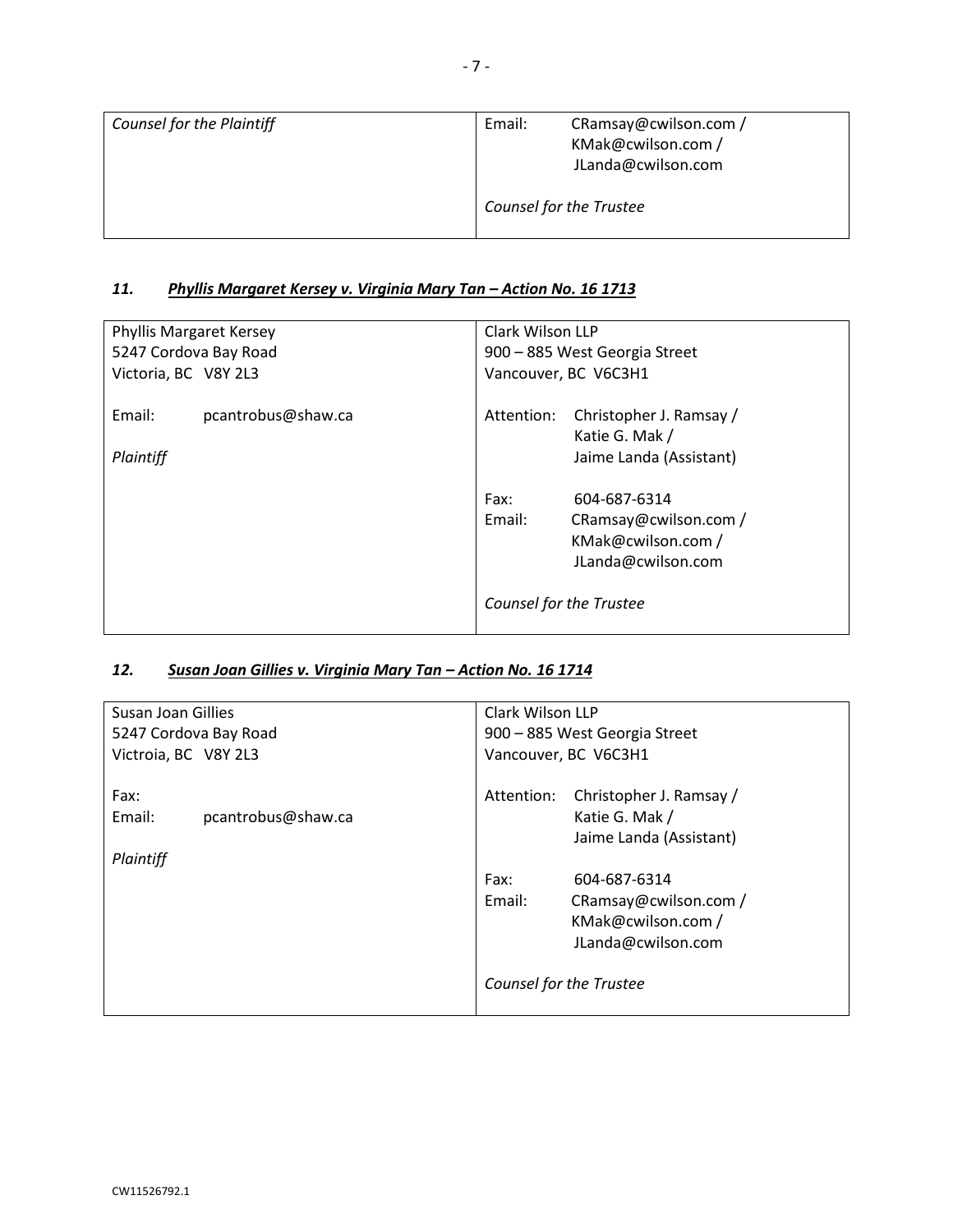|                        | Sugden, McFee & Roos LLP                          | Lakes, Whyte LLP                |                                 |
|------------------------|---------------------------------------------------|---------------------------------|---------------------------------|
| 700 - 375 Water Street |                                                   | 200 - 879 Marine Drive          |                                 |
|                        | Vancouver, BC V6B 5C6                             | North Vancouver, BC V7P 1R7     |                                 |
| Attention:             | <b>Michael Shirreff</b>                           | Attention:                      | John D. Whyte                   |
| Fax:                   | 604-687-5596                                      | Fax:                            | 604-984-8573                    |
| Email:                 | mshirreff@smrlaw.ca                               | Email:                          | jdwhyte@lakeswhyte.com          |
|                        | Counsel for the Plaintiffs                        | <b>Alexander Holburn LLP</b>    |                                 |
|                        |                                                   |                                 | 2700 - 700 West Georgia Street  |
|                        |                                                   | Vancouver, BC V7Y 1B8           |                                 |
|                        |                                                   | Attention:                      | David A. Garner                 |
|                        |                                                   | Fax:                            | 604-484-9700                    |
|                        |                                                   | Email:                          | dgarner@AHBL.CA                 |
|                        |                                                   |                                 |                                 |
|                        |                                                   | <b>Counsels for Marcus Tan</b>  |                                 |
|                        | Letan Investments Management                      | Letan 88 Enterprises Inc.       |                                 |
| 955 Greenwood Road     |                                                   | 1010 - 207 West Hastings Street |                                 |
| West Vancouver, BC     |                                                   | Vancouver, BC                   |                                 |
| Gehlen Dabbs Lawyers   |                                                   | TJ0700 Holdings Ltd.            |                                 |
|                        | 1201 - 1030 W Georgia Street                      |                                 | 1010 - 207 West Hastings Street |
|                        | Vancouver, BC V6E 2Y3                             | Vancouver, BC                   |                                 |
|                        | Attention: Gregory J. Gehlen /Kalev Anniko        |                                 |                                 |
| Fax:                   | 604-642-6433                                      |                                 |                                 |
| Email:                 | gg@gdlaw.ca / ka@gdlaw.ca                         |                                 |                                 |
|                        |                                                   |                                 |                                 |
| Ltd.                   | Counsel for TLD Investments Inc. and 0994439 B.C. |                                 |                                 |
| Anne-Marie Tan, Ph.D.  |                                                   |                                 |                                 |
| Email:                 | annemarie.tan@gmail.com                           |                                 |                                 |

## 13. *Wong Chui Kit and others v. Virginia Mary Tan and others - Action No. S-163808*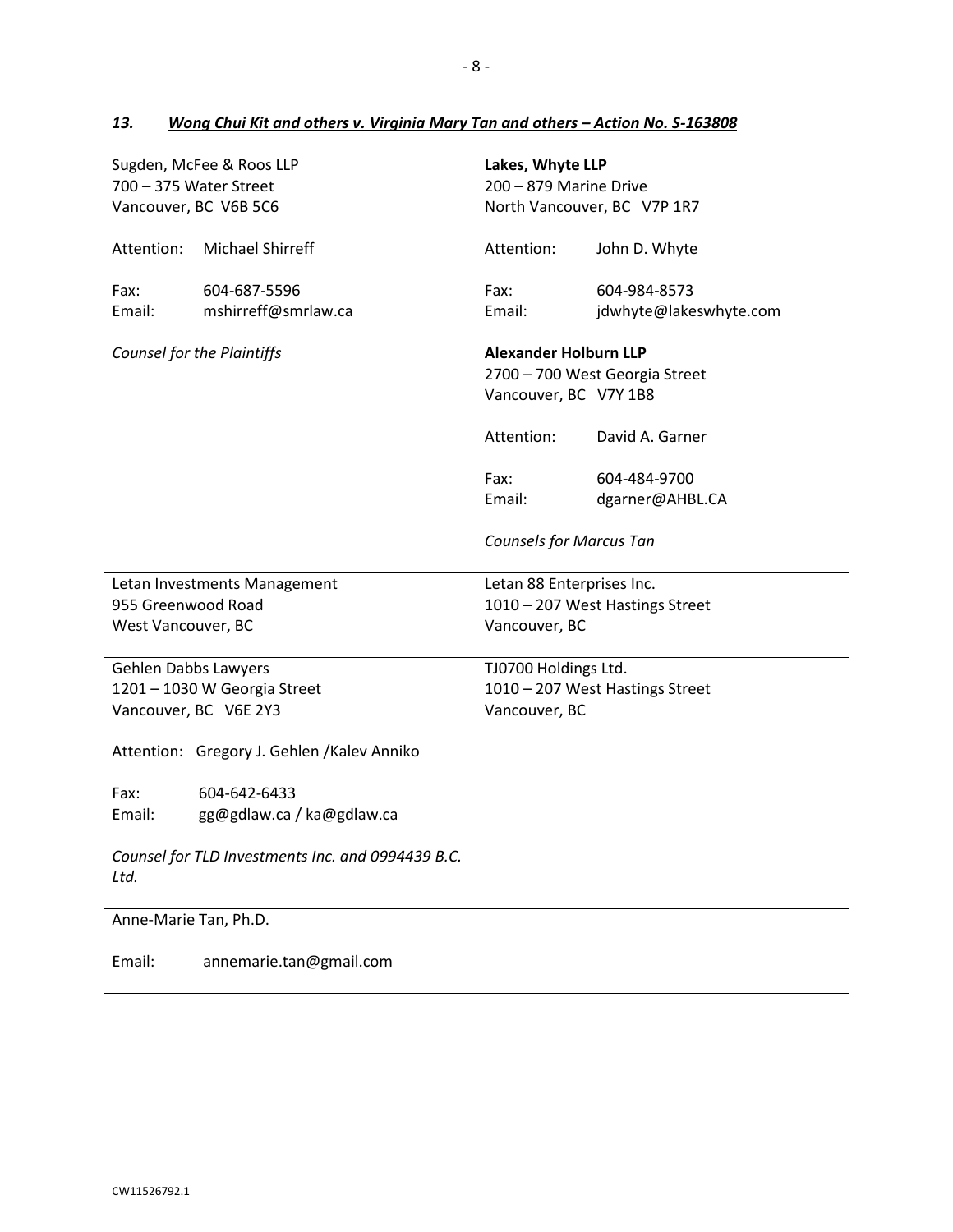| TJ132 Ventures Ltd.             | Clark Wilson LLP                      |  |
|---------------------------------|---------------------------------------|--|
| 1010 - 207 West Hastings Street | 900 - 885 West Georgia Street         |  |
| Vancouver, BC                   | Vancouver, BC V6C3H1                  |  |
|                                 | Christopher J. Ramsay /<br>Attention: |  |
|                                 | Katie G. Mak /                        |  |
|                                 | Jaime Landa (Assistant)               |  |
|                                 | Fax:<br>604-687-6314                  |  |
|                                 | Email:<br>CRamsay@cwilson.com /       |  |
|                                 | KMak@cwilson.com /                    |  |
|                                 | JLanda@cwilson.com                    |  |
|                                 | Counsel for the Trustee               |  |

### *14. Shirley Lee v. Virginia Mary Tan and others – Action No. S-163845*

### *ACTION DISCONTINUED*

| Harper Grey LLP                |                                                  | Clark Wilson LLP                                                                |                                                                   |
|--------------------------------|--------------------------------------------------|---------------------------------------------------------------------------------|-------------------------------------------------------------------|
| 3200 - 650 West Georgia Street |                                                  | 900 - 885 West Georgia Street                                                   |                                                                   |
| Vancouver, BC V6B 4P7          |                                                  | Vancouver, BC V6C3H1                                                            |                                                                   |
| Attention:<br>Fax:<br>Email:   | Roselle Wu<br>604-669-9385<br>rwu@harpergrey.com | Attention: Christopher J. Ramsay /<br>Katie G. Mak /<br>Jaime Landa (Assistant) |                                                                   |
|                                |                                                  | Fax:                                                                            | 604-687-6314                                                      |
| Counsel for the Plaintiff      |                                                  | Email:                                                                          | CRamsay@cwilson.com /<br>KMak@cwilson.com /<br>JLanda@cwilson.com |
|                                |                                                  | Counsel for the Trustee                                                         |                                                                   |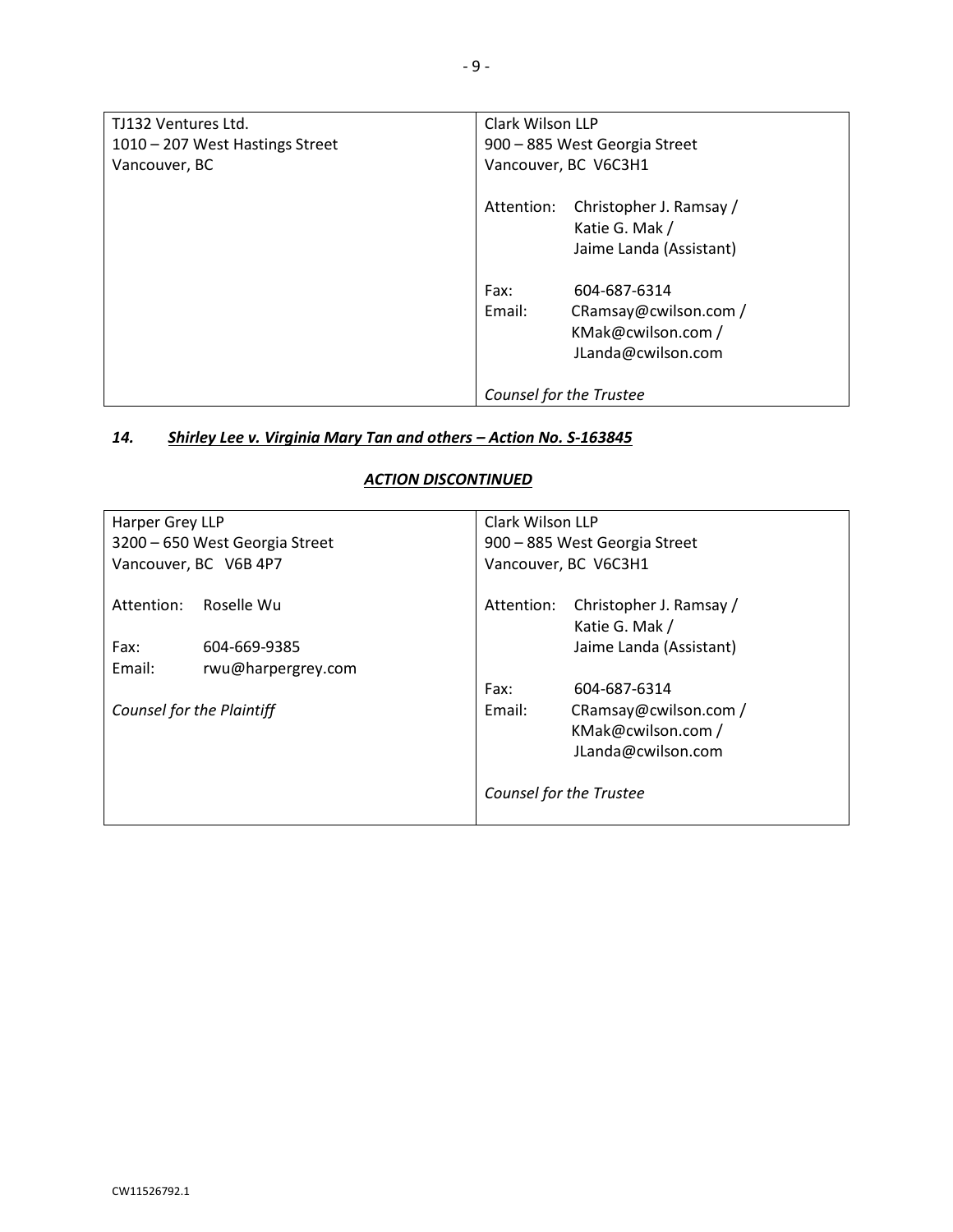| Lakes, Whyte LLP                                                    |                                                   |                                 | Gehlen Dabbs Lawyers                              |
|---------------------------------------------------------------------|---------------------------------------------------|---------------------------------|---------------------------------------------------|
| 200 - 879 Marine Drive                                              |                                                   | 1201 - 1030 W Georgia Street    |                                                   |
|                                                                     | North Vancouver, BC V7P 1R7                       |                                 | Vancouver, BC V6E 2Y3                             |
| Attention:                                                          | John D. Whyte                                     |                                 | Attention: Gregory J. Gehlen / Kalev Anniko       |
| Fax:                                                                | 604-984-8573                                      | Fax:                            | 604-642-6433                                      |
| Email:                                                              | jdwhyte@lakeswhyte.com                            | Email:                          | gg@gdlaw.ca / ka@gdlaw.ca                         |
| <b>Alexander Holburn LLP</b><br>Vancouver, BC V7Y 1B8<br>Attention: | 2700 - 700 West Georgia Street<br>David A. Garner | Ltd.                            | Counsel for TLD Investments Inc. and 0994439 B.C. |
| Fax:                                                                | 604-484-9700                                      |                                 |                                                   |
| Email:                                                              | dgarner@AHBL.CA                                   |                                 |                                                   |
| <b>Counsels for Marcus Tan</b>                                      |                                                   |                                 |                                                   |
|                                                                     | Letan Investments Management                      |                                 | Letan 88 Enterprises Inc.                         |
| 955 Greenwood Road                                                  |                                                   | 1010 - 207 West Hastings Street |                                                   |
| West Vancouver, BC                                                  |                                                   | Vancouver, BC                   |                                                   |
| TJ132 Ventures Ltd.                                                 |                                                   | TJ0700 Holdings Ltd.            |                                                   |
|                                                                     | 1010 - 207 West Hastings Street                   | 1010 - 207 West Hastings Street |                                                   |
| Vancouver, BC                                                       |                                                   | Vancouver, BC                   |                                                   |
|                                                                     |                                                   |                                 |                                                   |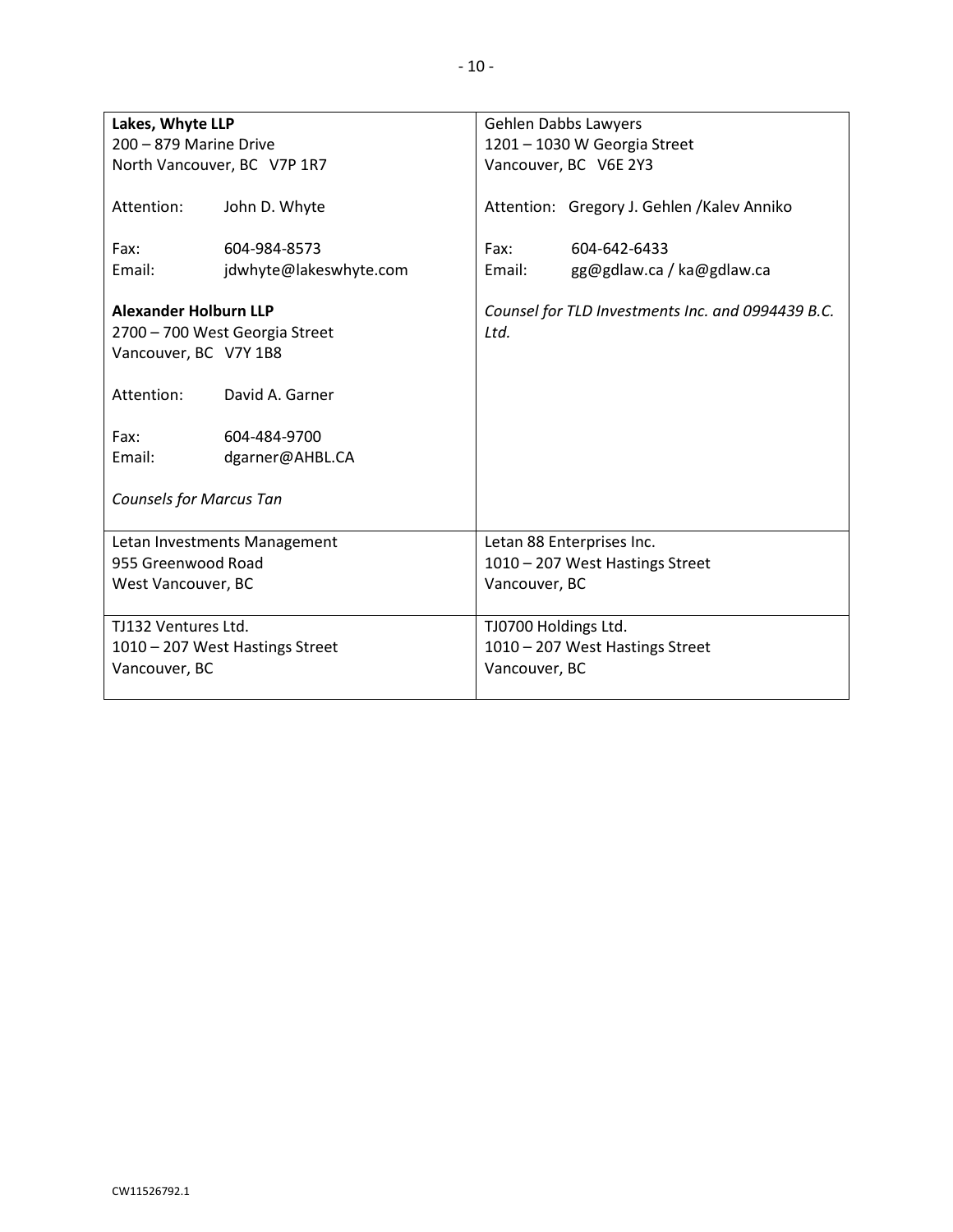|                             | Owen Bird Law Corporation     | Lakes, Whyte LLP               |                                |
|-----------------------------|-------------------------------|--------------------------------|--------------------------------|
| P.O. Box 49130              |                               | 200 - 879 Marine Drive         |                                |
| <b>Three Bentall Centre</b> |                               |                                | North Vancouver, BC V7P 1R7    |
|                             | 2900 - 595 Burrard Street     |                                |                                |
| Vancouver, BC V7X 1J5       |                               | Attention:                     | John D. Whyte                  |
|                             | Attention: Paul A. Brackstone | Fax:                           | 604-984-8573                   |
|                             |                               | Email:                         | jdwhyte@lakeswhyte.com         |
| Fax:                        | 604-632-4437                  |                                |                                |
| Email:                      | pbrackstone@owenbird.com      | <b>Alexander Holburn LLP</b>   |                                |
|                             |                               |                                | 2700 – 700 West Georgia Street |
| Counsel for the Plaintiff   |                               | Vancouver, BC V7Y 1B8          |                                |
|                             |                               | Attention:                     | David A. Garner                |
|                             |                               | Fax:                           | 604-484-9700                   |
|                             |                               | Email:                         | dgarner@AHBL.CA                |
|                             |                               | <b>Counsels for Marcus Tan</b> |                                |

## 15. **RanAm Developments Ltd. v. Marcus Soon-Keen Tan - Action No. S-154278**

## *16. Marcus Tan and others v. Randall Jang and others – Action No. S-155677*

|        | <b>Hunter Litigation Chambers</b> | Owen Bird Law Corporation   |                                                  |  |
|--------|-----------------------------------|-----------------------------|--------------------------------------------------|--|
|        | 2100 - 1040 W Georgia Street      | P.O. Box 49130              |                                                  |  |
|        | Vancouver, BC V6E 4H1             | <b>Three Bentall Centre</b> |                                                  |  |
|        |                                   | 2900 - 595 Burrard Street   |                                                  |  |
|        | Attention: John J.L. Hunter Q.C.  |                             | Vancouver, BC V7X 1J5                            |  |
|        |                                   |                             |                                                  |  |
| Fax:   | 604-647-4554                      |                             | Attention: Paul A. Brackstone                    |  |
| Email: | jhunter@litigationchambers.com    |                             |                                                  |  |
|        |                                   | Fax:                        | 604-632-4437                                     |  |
|        | <b>Counsel for the Plaintiffs</b> | Email:                      |                                                  |  |
|        |                                   |                             |                                                  |  |
|        |                                   |                             | Counsel for Randall Jang, Richard Jang and RanAm |  |
|        |                                   | <b>Developments</b>         |                                                  |  |
|        |                                   |                             |                                                  |  |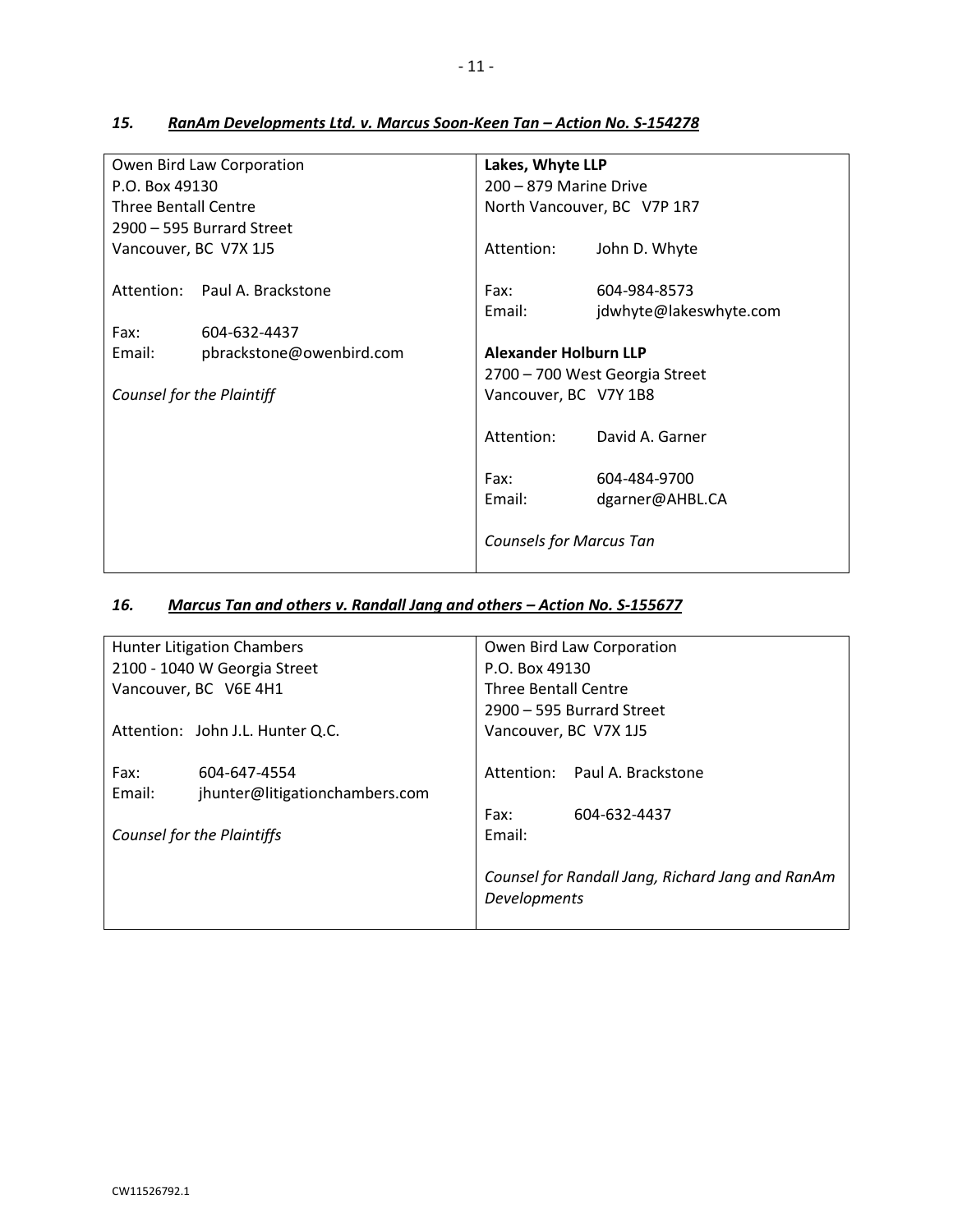| <b>BTM Lawyers LLP</b>         |                                | Clark Wilson LLP              |                                                   |  |
|--------------------------------|--------------------------------|-------------------------------|---------------------------------------------------|--|
| 530 - 130 Brew Street          |                                | 900 - 885 West Georgia Street |                                                   |  |
|                                | Port Moody, BC V3H 0E3         | Vancouver, BC V6C3H1          |                                                   |  |
|                                |                                |                               |                                                   |  |
|                                | Attention: Grant A. Morrison   | Attention:                    | Christopher J. Ramsay /                           |  |
|                                |                                |                               | Katie G. Mak /                                    |  |
| Fax:                           | 604-937-5577                   |                               | Jaime Landa (Assistant)                           |  |
| Email:                         | gam@btmlawyers.com             |                               |                                                   |  |
|                                |                                | Fax:                          | 604-687-6314                                      |  |
|                                | Counsel for the Petitioner     | Email:                        | CRamsay@cwilson.com /                             |  |
|                                |                                |                               | KMak@cwilson.com /                                |  |
|                                |                                |                               | JLanda@cwilson.com                                |  |
|                                |                                |                               |                                                   |  |
|                                |                                |                               | Counsel for the Trustee                           |  |
|                                |                                |                               |                                                   |  |
| Lakes, Whyte LLP               |                                | Harper Grey LLP               |                                                   |  |
| 200 - 879 Marine Drive         |                                | 650 W Georgia Street          |                                                   |  |
| North Vancouver, BC V7P 1R7    |                                | Vancouver, BC V6B 4P7         |                                                   |  |
|                                |                                |                               |                                                   |  |
| Attention:                     | John D. Whyte                  |                               | Attention: Michael J. Hewitt                      |  |
|                                |                                |                               | Jennifer Morgan (Assistant)                       |  |
| Fax:                           | 604-984-8573                   |                               |                                                   |  |
| Email:                         | jdwhyte@lakeswhyte.com         | Fax:                          | 604-687-0411                                      |  |
|                                |                                | Email:                        | mhewitt@harpergrey.com                            |  |
| <b>Alexander Holburn LLP</b>   |                                |                               | jmorgan@harpergrey.com                            |  |
|                                | 2700 - 700 West Georgia Street |                               |                                                   |  |
| Vancouver, BC V7Y 1B8          |                                |                               | Counsel for RSC Enterprise Canada Inc., Wong Chui |  |
|                                |                                |                               | Hand and Laurence Lau                             |  |
| Attention:                     | David A. Garner                |                               |                                                   |  |
|                                |                                |                               |                                                   |  |
| Fax:                           | 604-484-9700                   |                               |                                                   |  |
| Email:                         | dgarner@AHBL.CA                |                               |                                                   |  |
|                                |                                |                               |                                                   |  |
| <b>Counsels for Marcus Tan</b> |                                |                               |                                                   |  |
|                                |                                |                               |                                                   |  |

## 17. **Reliable Mortgages Investments Corp. v. Patrick Eng Tien Tan - Action No. H-181306**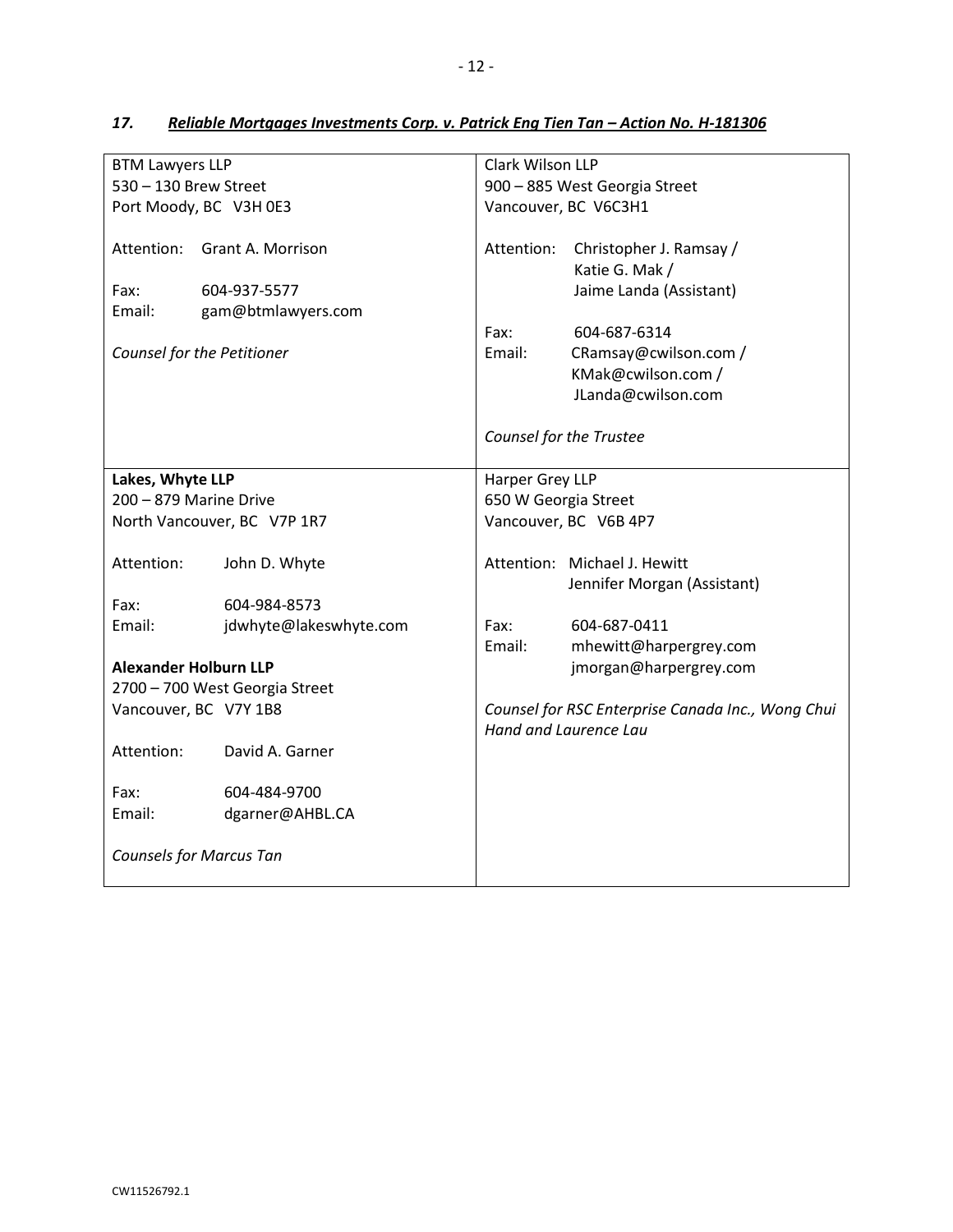| The Owners Strata Plan BCS3118                 | c/o Hsien Keen Lau<br>Unit 407, 733 West 3rd Street<br>North Vancouver, BC V7M 0C8<br>Representing Wong Chui Kit, Wong Lock Chew, Eng<br>Siew Lin, Wong Kwok Zheng, Wong Lock Kay,<br>Wong Lock Weng, Pang Suan Kin, Wong Jing Hao,<br>Wong Jing Xuan, Low Chin Loo, Low Chin Chien,<br>Deborah Cheah Meng Lin, Stephanie Tang, Daniel<br>Godin, Jolie Godin, Nancy Wu Pei Ling, Anne-Marie<br>Tan, Lau Hsien Keen, Lau Hsien Lee, Margaret<br>Ewing, Walter Humphries |
|------------------------------------------------|------------------------------------------------------------------------------------------------------------------------------------------------------------------------------------------------------------------------------------------------------------------------------------------------------------------------------------------------------------------------------------------------------------------------------------------------------------------------|
| Tenants or Occupiers in the Subject Properties |                                                                                                                                                                                                                                                                                                                                                                                                                                                                        |

## *18. Lohn Foundation v. Virginia Mary Tan and others – Action No. H-160389*

### *ACTION COMPLETED*

| Clark Wilson LLP                    |                               | Kajoba & Company          |                                                   |
|-------------------------------------|-------------------------------|---------------------------|---------------------------------------------------|
|                                     | 900 - 885 West Georgia Street | 300 - 3665 Kingsway       |                                                   |
|                                     | Vancouver, BC V6C3H1          |                           | Vancouver, BC V5R 4W2                             |
|                                     |                               |                           |                                                   |
| Attention:                          | Christopher J. Ramsay /       |                           | Attention: Moses Kajoba                           |
|                                     | Katie G. Mak /                |                           |                                                   |
|                                     | Jaime Landa (Assistant)       | Fax:                      | 604-430-2121                                      |
|                                     |                               | Email:                    | kajoba@telus.net                                  |
| Fax:                                | 604-687-6314                  |                           |                                                   |
| Email:                              | CRamsay@cwilson.com /         |                           | Counsel for Kia Song Foo and Violet Shia Yean Foo |
|                                     | KMak@cwilson.com /            |                           |                                                   |
|                                     | JLanda@cwilson.com            |                           |                                                   |
|                                     |                               |                           |                                                   |
|                                     | Counsel for the Trustee       |                           |                                                   |
| <b>Bennett Mounteer LLP</b>         |                               | Lawson Lundell LLP        |                                                   |
| 400 - 856 Homer Street              |                               | 1600 925 West Georgia St. |                                                   |
|                                     | Vancouver, BC V6B 2W5         | Vancouver, BC V6C 3L2     |                                                   |
|                                     |                               |                           |                                                   |
|                                     | Attention: Paul R. Bennett    |                           | Attention: William Roberts                        |
|                                     |                               |                           |                                                   |
| Fax:                                | 604-639-3681                  | Fax:                      | 604-669-1620                                      |
| Email:                              | pb@hbmlaw.com                 | Email:                    | wroberts@lawsonlundell.com                        |
|                                     |                               |                           |                                                   |
| Counsel for Jastram Properties Ltd. |                               |                           | Counsel for BC Securities Commission              |
|                                     |                               |                           |                                                   |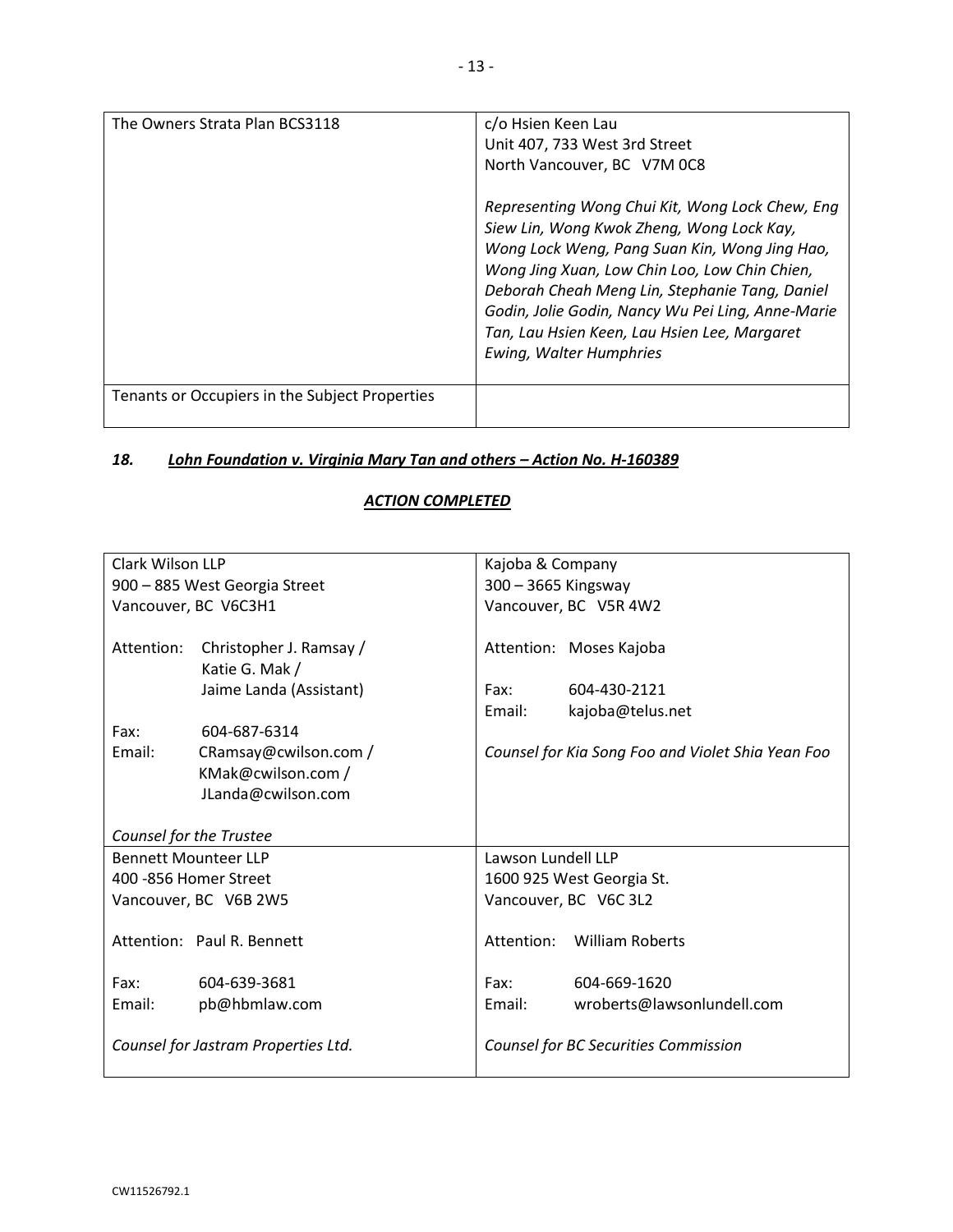| Harper Grey LLP                                   |  |  |
|---------------------------------------------------|--|--|
| 650 W Georgia Street                              |  |  |
| Vancouver, BC V6B 4P7                             |  |  |
|                                                   |  |  |
| Attention: Michael J. Hewitt                      |  |  |
| Jennifer Morgan (Assistant)                       |  |  |
|                                                   |  |  |
| 604-687-0411<br>Fax:                              |  |  |
| Email:<br>mhewitt@harpergrey.com                  |  |  |
| jmorgan@harpergrey.com                            |  |  |
|                                                   |  |  |
| Counsel for RSC Enterprise Canada Inc., Wong Chui |  |  |
| Hand and Laurence Lau                             |  |  |
|                                                   |  |  |
|                                                   |  |  |
| Justin Loh doing business as JL Carpentry         |  |  |
| 1279 Rosewood Crescent                            |  |  |
| North Vancouver, BC V7P 1H6                       |  |  |
|                                                   |  |  |
|                                                   |  |  |
|                                                   |  |  |
|                                                   |  |  |
|                                                   |  |  |
|                                                   |  |  |
|                                                   |  |  |
|                                                   |  |  |
|                                                   |  |  |
|                                                   |  |  |
|                                                   |  |  |
|                                                   |  |  |
|                                                   |  |  |
|                                                   |  |  |
|                                                   |  |  |
|                                                   |  |  |

## **19. Royal Bank of Canada v. Marcus Soon-Keen Tan and others – Action No. FOS-S-H-23401**

| Fulton & Company LLP             | Gehlen Dabbs Lawyers                        |  |
|----------------------------------|---------------------------------------------|--|
| 300 - 350 Lansdowne Street       | 1201 - 1030 W Georgia Street                |  |
| Kamloops, BC V2C 1Y1             | Vancouver, BC V6E 2Y3                       |  |
| Attention:<br>Jeffrey D. Coulter | Attention: Gregory J. Gehlen / Kalev Anniko |  |
| Fax: 250-851-2300                | 604-642-6433<br>Fax:                        |  |
| Email: jcoulter@fultonco.com     | Email:<br>gg@gdlaw.ca / ka@gdlaw.ca         |  |
|                                  |                                             |  |
| Counsel for the Petitioner RBC   | Counsel for 0994439 B.C. Ltd.               |  |
|                                  |                                             |  |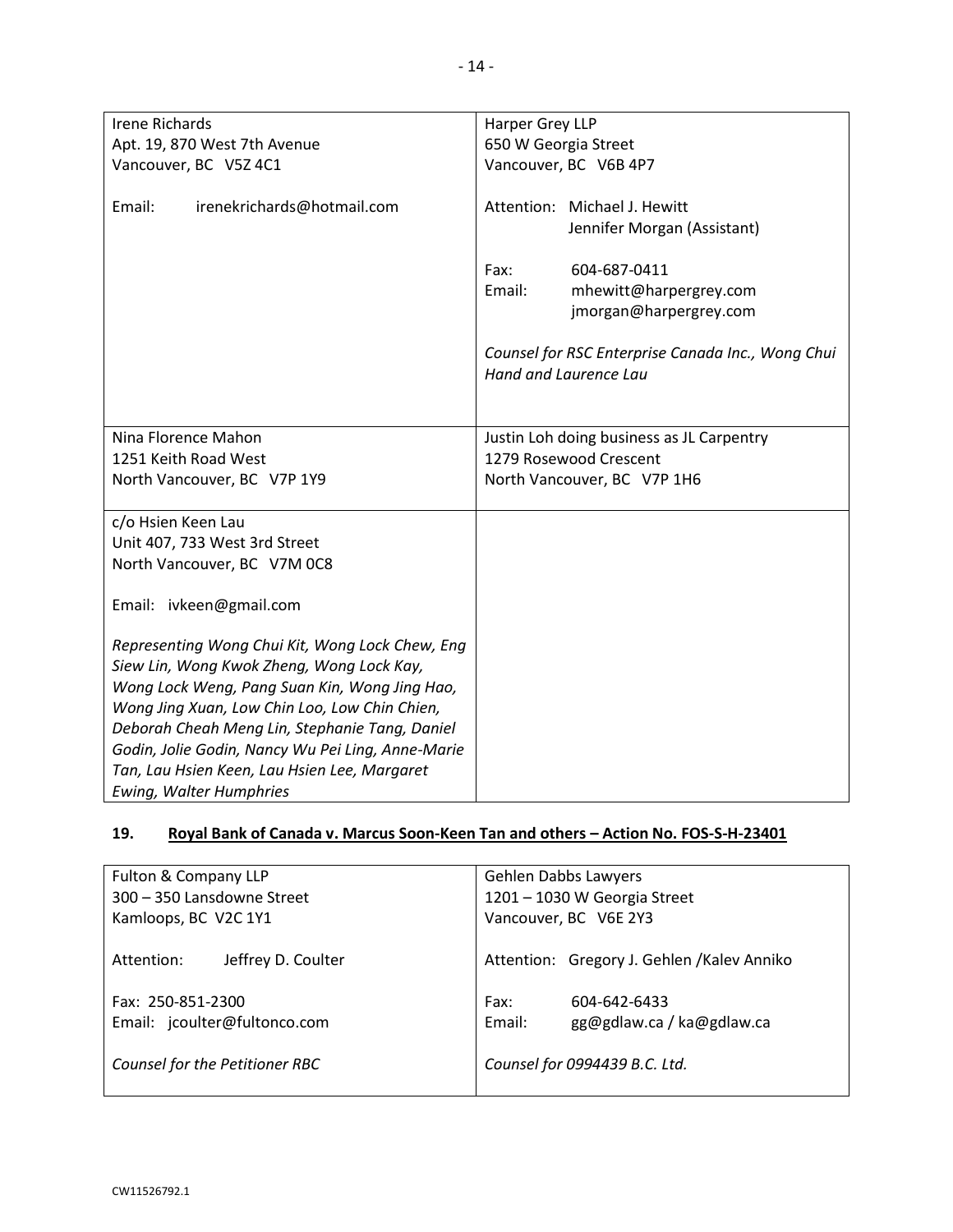| Harper Grey LLP      |                                                             |                       | <b>Bennett Mounteer LLP</b>         |
|----------------------|-------------------------------------------------------------|-----------------------|-------------------------------------|
| 650 W Georgia Street |                                                             | 400 -856 Homer Street |                                     |
|                      | Vancouver, BC V6B 4P7                                       | Vancouver, BC V6B 2W5 |                                     |
|                      | Attention: Michael J. Hewitt<br>Jennifer Morgan (Assistant) |                       | Attention: Paul R. Bennett          |
|                      |                                                             | Fax:                  | 604-639-3681                        |
| Fax:                 | 604-687-0411                                                | Email:                | pb@hbmlaw.com                       |
| Email:               | mhewitt@harpergrey.com                                      |                       |                                     |
|                      | jmorgan@harpergrey.com                                      |                       | Counsel for Jastram Properties Ltd. |
|                      | Counsel for RSC Enterprise Canada Inc.                      |                       |                                     |

### *20. 21. 22. Canadian Western Bank v. Marcus Soon-Keen Tan and others – Actions No. H-170040, H-170041 and H-170043*

#### *ACTION COMPLETED*

|            | Gowling WLG (Canada) LLP       | Lakes, Whyte LLP               |                        |
|------------|--------------------------------|--------------------------------|------------------------|
|            | 2300 - 550 Burrard Street      | 200 - 879 Marine Drive         |                        |
|            | Vancouver, BC V6C 2B5          | North Vancouver, BC V7P 1R7    |                        |
|            |                                |                                |                        |
| Attention: | Andrew Bury, QC                | Attention:                     | John D. Whyte          |
|            |                                |                                |                        |
| Fax:       | 604-683-6498                   | Fax:                           | 604-984-8573           |
| Email:     | Andrew.bury@gowlingwlg.com     | Email:                         | jdwhyte@lakeswhyte.com |
|            |                                |                                |                        |
|            | Counsel for the Petitioner     | <b>Alexander Holburn LLP</b>   |                        |
|            |                                | 2700 - 700 West Georgia Street |                        |
|            |                                | Vancouver, BC V7Y 1B8          |                        |
|            |                                |                                |                        |
|            |                                | Attention:                     | David A. Garner        |
|            |                                |                                |                        |
|            |                                | Fax:                           | 604-484-9700           |
|            |                                | Email:                         | dgarner@AHBL.CA        |
|            |                                |                                |                        |
|            |                                | <b>Counsels for Marcus Tan</b> |                        |
|            |                                |                                |                        |
|            | Canadian Western Trust Company | Benchmark Mortgage Corp.       |                        |
|            | Suite 300 - 750 Cambie Street  | 100 - 20120 - 64th Avenue      |                        |
|            | Vancouver, BC V6B 2P2          | Langley, BC V2Y 1M8            |                        |
|            |                                |                                |                        |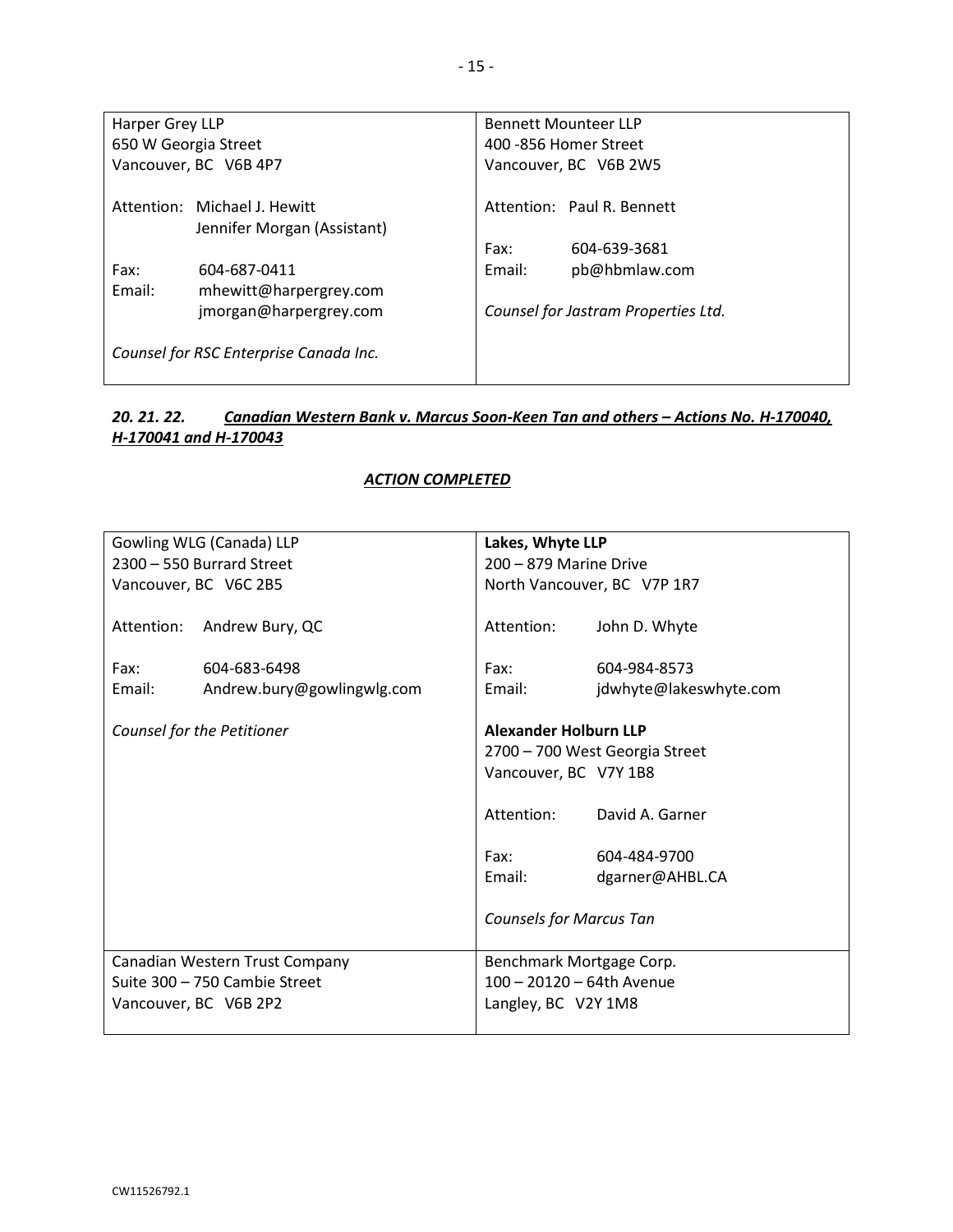| Lawson Lundell LLP                                | <b>Irene Richards</b>                  |
|---------------------------------------------------|----------------------------------------|
| 1600 925 West Georgia St.                         | #19 - 870 West 7th Avenue              |
|                                                   |                                        |
| Vancouver, BC V6C 3L2                             | Vancouver, BC V5Z 4C1                  |
| Attention:<br><b>William Roberts</b>              | Email: Irenekrichards@hotmail.com      |
| Fax:<br>604-669-1620                              |                                        |
| Email:<br>wroberts@lawsonlundell.com              |                                        |
|                                                   |                                        |
| Counsel for BC Securities Commission              |                                        |
| <b>Bennett Mounteer LLP</b>                       | Harper Grey LLP                        |
| 400 - 856 Homer Street                            | 650 W Georgia Street                   |
| Vancouver, BC V6B 2W5                             | Vancouver, BC V6B 4P7                  |
|                                                   |                                        |
| Attention: Paul R. Bennett                        | Attention: Michael J. Hewitt           |
|                                                   | Jennifer Morgan (Assistant)            |
| 604-639-3681<br>Fax:                              |                                        |
| Email:<br>pb@hbmlaw.com                           | Fax:<br>604-687-0411                   |
|                                                   | Email:                                 |
|                                                   | mhewitt@harpergrey.com                 |
| Counsel for Jastram Properties Ltd.               | jmorgan@harpergrey.com                 |
|                                                   | Counsel for RSC Enterprise Canada Inc. |
| <b>Richard Jang</b>                               | Ranam Development Ltd.                 |
| c/o Owen Bird Law Corporation                     | PH 2 1383 Howe Street                  |
| PO Box 49130                                      | Vancouver, BC V6Z 2R5                  |
| <b>Three Bentall Centre</b>                       |                                        |
| 2900 - 595 Burrard Street                         |                                        |
| Vancouver, BC V7X 1J5                             |                                        |
|                                                   |                                        |
| c/o Hsien Keen Lau                                | Tenants in the Property                |
| Unit 407, 733 West 3rd Street                     | 10710 132nd Street                     |
|                                                   |                                        |
| North Vancouver, BC V7M 0C8                       | Surrey, BC V3T 3W3                     |
| Email: ivkeen@gmail.com                           |                                        |
| Representing Wong Chui Kit, Wong Lock Chew, Eng   |                                        |
| Siew Lin, Wong Kwok Zheng, Wong Lock Kay,         |                                        |
|                                                   |                                        |
| Wong Lock Weng, Pang Suan Kin, Wong Jing Hao,     |                                        |
| Wong Jing Xuan, Low Chin Loo, Low Chin Chien,     |                                        |
| Deborah Cheah Meng Lin, Stephanie Tang, Daniel    |                                        |
| Godin, Jolie Godin, Nancy Wu Pei Ling, Anne-Marie |                                        |
| Tan, Lau Hsien Keen, Lau Hsien Lee, Margaret      |                                        |
| <b>Ewing, Walter Humphries</b>                    |                                        |
|                                                   |                                        |
|                                                   |                                        |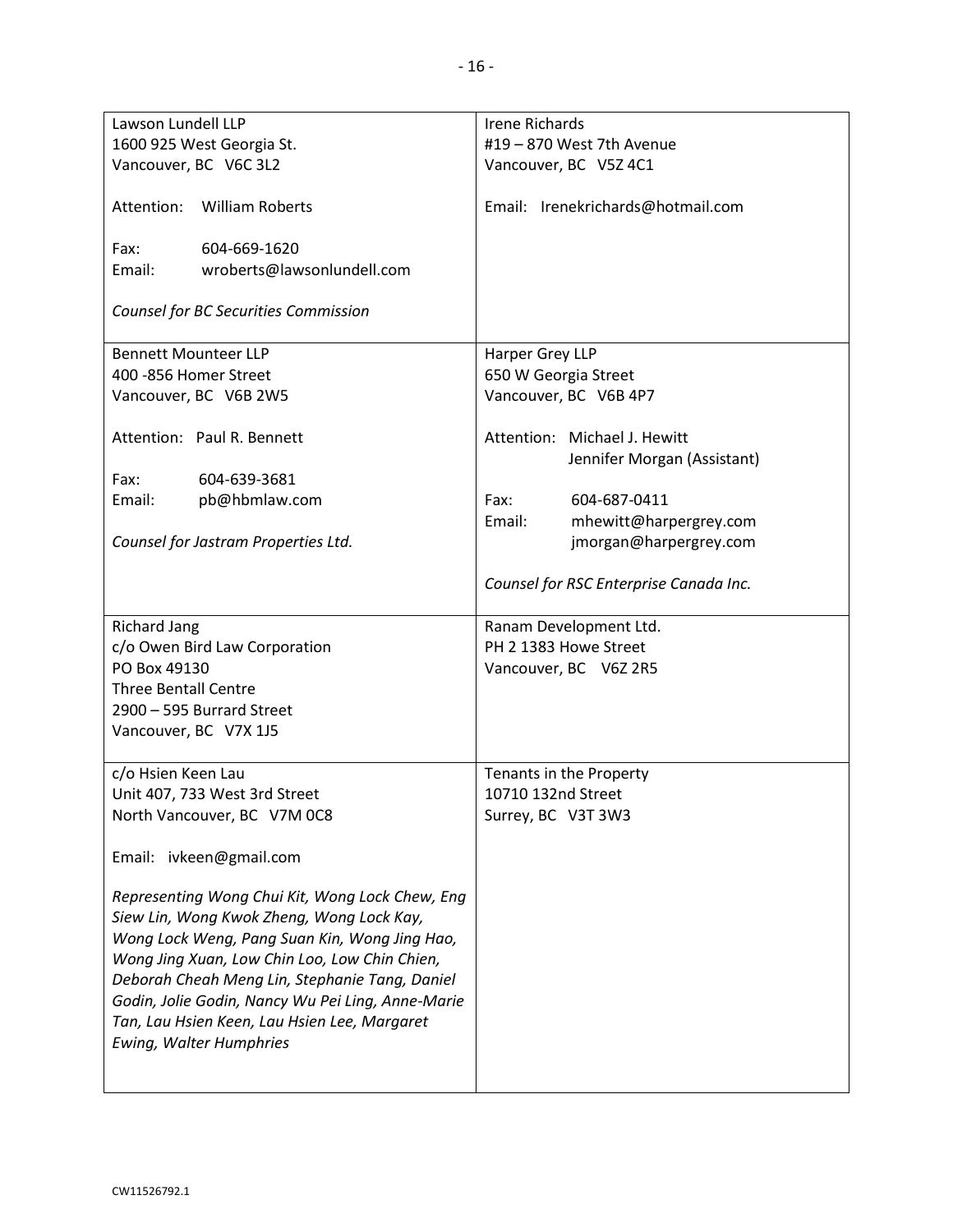| Carlos Quijano     |  |
|--------------------|--|
| 10702 132nd Street |  |
| Surrey, BC V3T 3W3 |  |

### *23. Valerie Lek Soo Noi v. Wong Chui Han and other – Action No. S-162855*

| Owen Bird Law Corporation   | Wong Chui Han                  |  |
|-----------------------------|--------------------------------|--|
| P.O. Box 49130              | 5428 Monte Bre Place           |  |
| <b>Three Bentall Centre</b> | West Vancouver, BC V7W 3A8     |  |
| 2900 - 595 Burrard Street   |                                |  |
| Vancouver, BC V7X 1J5       |                                |  |
| Attention: Terence W.T. Yu  |                                |  |
| Fax:<br>604-632-4448        |                                |  |
| Email:<br>tyu@owenbird.com  |                                |  |
|                             |                                |  |
| Counsel for the Plaintiff   |                                |  |
| Laurence Lau                | <b>Alexander Holburn LLP</b>   |  |
| 5428 Monte Bre Place        | 2700 - 700 West Georgia Street |  |
| West Vancouver, BC V7W 3A8  | Vancouver, BC V7Y 1B8          |  |
|                             | Attention:<br>David A. Garner  |  |
|                             |                                |  |
|                             | Fax:<br>604-484-9700           |  |
|                             | Email:<br>dgarner@AHBL.CA      |  |
|                             | <b>Counsels for Marcus Tan</b> |  |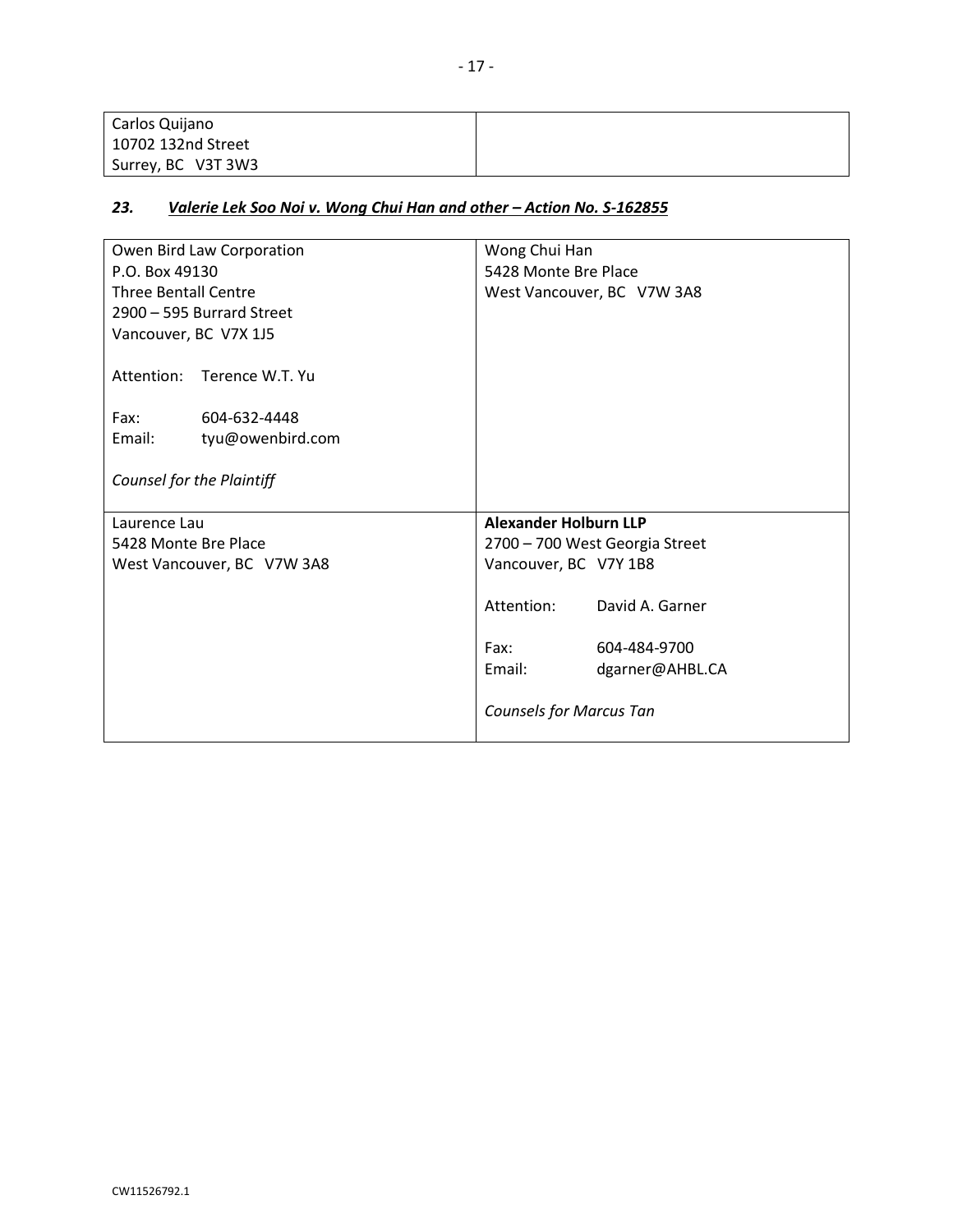| Letan Investments Management<br>955 Greenwood Road | Gehlen Dabbs Lawyers<br>1201 - 1030 W Georgia Street        |  |
|----------------------------------------------------|-------------------------------------------------------------|--|
| West Vancouver, BC                                 | Vancouver, BC V6E 2Y3                                       |  |
|                                                    | Attention: Gregory J. Gehlen / Kalev Anniko                 |  |
|                                                    | Fax:<br>604-642-6433<br>Email:<br>gg@gdlaw.ca / ka@gdlaw.ca |  |
|                                                    | Counsel for TLD Investments Inc. and 0994439 B.C.<br>Ltd.   |  |

## *The below actions are not included on the Court's Appendix A*

#### *A. Canadian Western Bank and other v. Marcus Soon-Keen Tan and others – Action No. H-188188*

| McQuarrie Hunter LLP                  | Alexander Holburn LLP                |  |  |
|---------------------------------------|--------------------------------------|--|--|
| 15th Floor, Central City Tower        | 2700 - 700 West Georgia Street       |  |  |
| Suite 1500, 13450 102nd Ave.          | Vancouver, BC V7Y 1B8                |  |  |
| Surrey, BC V3T 5X3                    |                                      |  |  |
|                                       | Attention:<br>David A. Garner        |  |  |
| Attention:<br>Robert A. Finlay        |                                      |  |  |
|                                       | Fax:<br>604-484-9700                 |  |  |
| Fax:                                  | Email:<br>dgarner@AHBL.CA            |  |  |
| Email:<br>rfinlay@mcquarrie.com       |                                      |  |  |
|                                       | <b>Counsel for Marcus Tan</b>        |  |  |
| <b>Counsel for the Petitioners</b>    |                                      |  |  |
|                                       |                                      |  |  |
| Clark Wilson LLP                      | Lawson Lundell LLP                   |  |  |
| 900 - 885 West Georgia Street         | 1600 925 West Georgia St.            |  |  |
| Vancouver, BC V6C3H1                  | Vancouver, BC V6C 3L2                |  |  |
|                                       |                                      |  |  |
| Attention:<br>Christopher J. Ramsay / | Attention:<br><b>William Roberts</b> |  |  |
| Katie G. Mak /                        |                                      |  |  |
| Jaime Landa (Assistant)               | 604-669-1620<br>Fax:                 |  |  |
|                                       | Email:<br>wroberts@lawsonlundell.com |  |  |
| Fax:<br>604-687-6314                  |                                      |  |  |
| Email:<br>CRamsay@cwilson.com /       | Counsel for BC Securities Commission |  |  |
| KMak@cwilson.com /                    |                                      |  |  |
| JLanda@cwilson.com                    |                                      |  |  |
|                                       |                                      |  |  |
| Counsel for the Trustee               |                                      |  |  |
|                                       |                                      |  |  |
|                                       |                                      |  |  |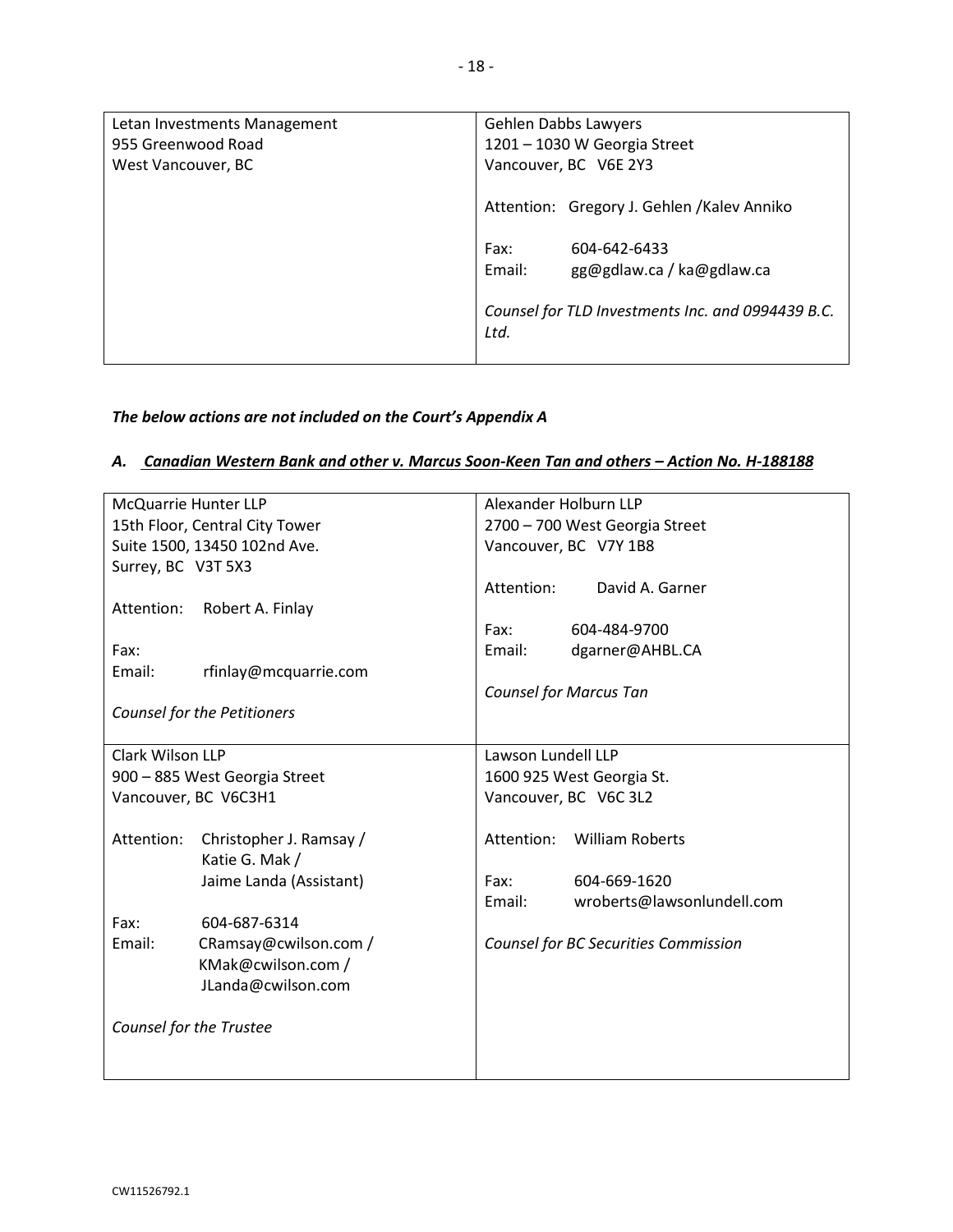| <b>Irene Richards</b>                                                                               | <b>Bennett Mounteer LLP</b>         |  |  |
|-----------------------------------------------------------------------------------------------------|-------------------------------------|--|--|
| #19 - 870 West 7th Avenue                                                                           | 400 -856 Homer Street               |  |  |
| Vancouver, BC V5Z 4C1                                                                               | Vancouver, BC V6B 2W5               |  |  |
|                                                                                                     |                                     |  |  |
| Email: Irenekrichards@hotmail.com                                                                   | Attention: Paul R. Bennett          |  |  |
|                                                                                                     | Fax:<br>604-639-3681                |  |  |
|                                                                                                     | Email:<br>pb@hbmlaw.com             |  |  |
|                                                                                                     |                                     |  |  |
|                                                                                                     | Counsel for Jastram Properties Ltd. |  |  |
| Harper Grey LLP                                                                                     | <b>Richard Jang</b>                 |  |  |
| 650 W Georgia Street                                                                                | Ranam Development Ltd.              |  |  |
| Vancouver, BC V6B 4P7                                                                               | c/o Owen Bird Law Corporation       |  |  |
|                                                                                                     | 2900 - 595 Burrard Street           |  |  |
| Attention: Michael J. Hewitt                                                                        | Vancouver, BC V7X 1J5               |  |  |
| Jennifer Morgan (Assistant)                                                                         |                                     |  |  |
|                                                                                                     |                                     |  |  |
| Fax:<br>604-687-0411                                                                                |                                     |  |  |
| mhewitt@harpergrey.com<br>Email:                                                                    |                                     |  |  |
| jmorgan@harpergrey.com                                                                              |                                     |  |  |
|                                                                                                     |                                     |  |  |
| Counsel for RSC Enterprise Canada Inc.                                                              |                                     |  |  |
| c/o Hsien Keen Lau                                                                                  |                                     |  |  |
| Unit 407, 733 West 3rd Street                                                                       |                                     |  |  |
| North Vancouver, BC V7M 0C8                                                                         |                                     |  |  |
|                                                                                                     |                                     |  |  |
| Email: ivkeen@gmail.com                                                                             |                                     |  |  |
|                                                                                                     |                                     |  |  |
| Representing Wong Chui Kit, Wong Lock Chew, Eng                                                     |                                     |  |  |
| Siew Lin, Wong Kwok Zheng, Wong Lock Kay,                                                           |                                     |  |  |
| Wong Lock Weng, Pang Suan Kin, Wong Jing Hao,                                                       |                                     |  |  |
| Wong Jing Xuan, Low Chin Loo, Low Chin Chien,                                                       |                                     |  |  |
| Deborah Cheah Meng Lin, Stephanie Tang, Daniel<br>Godin, Jolie Godin, Nancy Wu Pei Ling, Anne-Marie |                                     |  |  |
| Tan, Lau Hsien Keen, Lau Hsien Lee, Margaret                                                        |                                     |  |  |
| <b>Ewing, Walter Humphries</b>                                                                      |                                     |  |  |
|                                                                                                     |                                     |  |  |
|                                                                                                     |                                     |  |  |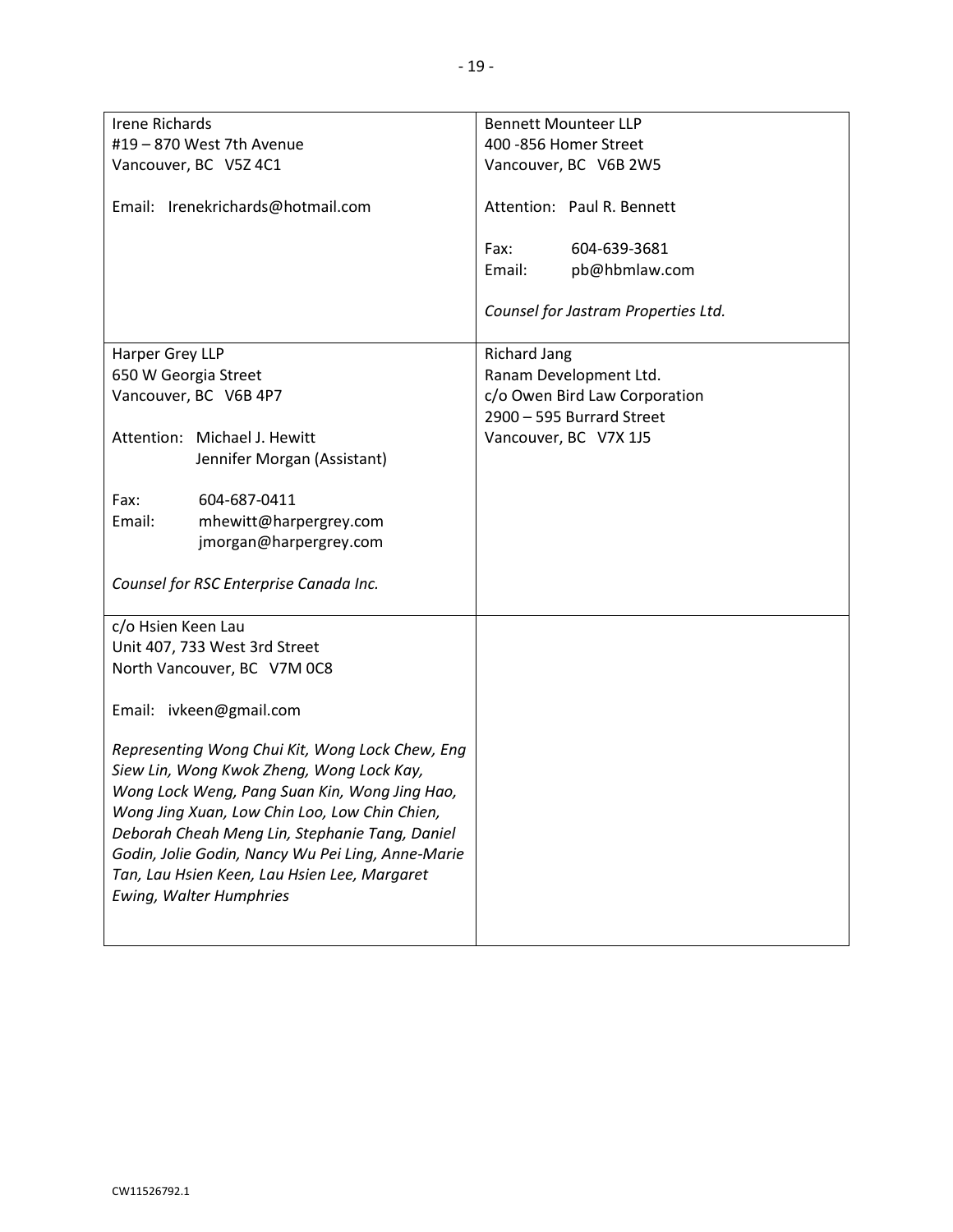| <b>Bennett Mounteer LLP</b>                                                                                                               | Clark Wilson LLP                                                                   |  |
|-------------------------------------------------------------------------------------------------------------------------------------------|------------------------------------------------------------------------------------|--|
| 400 - 856 Homer Street                                                                                                                    | 900 - 885 West Georgia Street                                                      |  |
| Vancouver, BC V6B 2W5                                                                                                                     | Vancouver, BC V6C3H1                                                               |  |
| Attention: Paul R. Bennett<br>604-639-3681<br>Fax:                                                                                        | Christopher J. Ramsay /<br>Attention:<br>Katie G. Mak /<br>Jaime Landa (Assistant) |  |
| Email:<br>pb@hbmlaw.com                                                                                                                   | Fax:<br>604-687-6314                                                               |  |
| Counsel for the Plaintiff                                                                                                                 | Email:<br>CRamsay@cwilson.com /<br>KMak@cwilson.com /<br>JLanda@cwilson.com        |  |
|                                                                                                                                           | Counsel for the Trustee                                                            |  |
| <b>Borden Ladner Gervais</b><br>Waterfront Centre, 200 Burrard St. #1200,<br>Vancouver, BC V7X 1T2<br><b>Robert Dawkins</b><br>Attention: |                                                                                    |  |
| Fax:<br>604-622-5801<br>Email: RDawkins@blg.com                                                                                           |                                                                                    |  |
| Counsel for HSBC                                                                                                                          |                                                                                    |  |

### *B. Jastram Properties Ltd. v.HSBC Bank Canada – Action No. S-179117*

## *C. CIBC Mortgages Inc. v. Patrick Tan and others – Action No. H-170448*

| Fulton & Company LLP |                              | Clark Wilson LLP              |                                           |
|----------------------|------------------------------|-------------------------------|-------------------------------------------|
|                      | 300 - 350 Lansdowne Street   | 900 - 885 West Georgia Street |                                           |
|                      | Kamloops, BC V2C 1Y1         | Vancouver, BC V6C3H1          |                                           |
|                      | Attention: Daniel A. Carroll | Attention:                    | Christopher J. Ramsay /<br>Katie G. Mak / |
| Fax:                 | 250-851-2300                 |                               | Jaime Landa (Assistant)                   |
| Email:               | dcarroll@fultonco.com        |                               |                                           |
|                      |                              | Fax:                          | 604-687-6314                              |
|                      | Counsel for the Petitioner   | Email:                        | CRamsay@cwilson.com /                     |
|                      |                              |                               | KMak@cwilson.com /                        |
|                      |                              |                               | JLanda@cwilson.com                        |
|                      |                              | Counsel for the Trustee       |                                           |

## *D. Bank of Montreal v. Marcus Tan and others – Action No. H-1700571*

## *E Royal Bank of Canada v. Marcus Tan and others – Action No. H-170101*